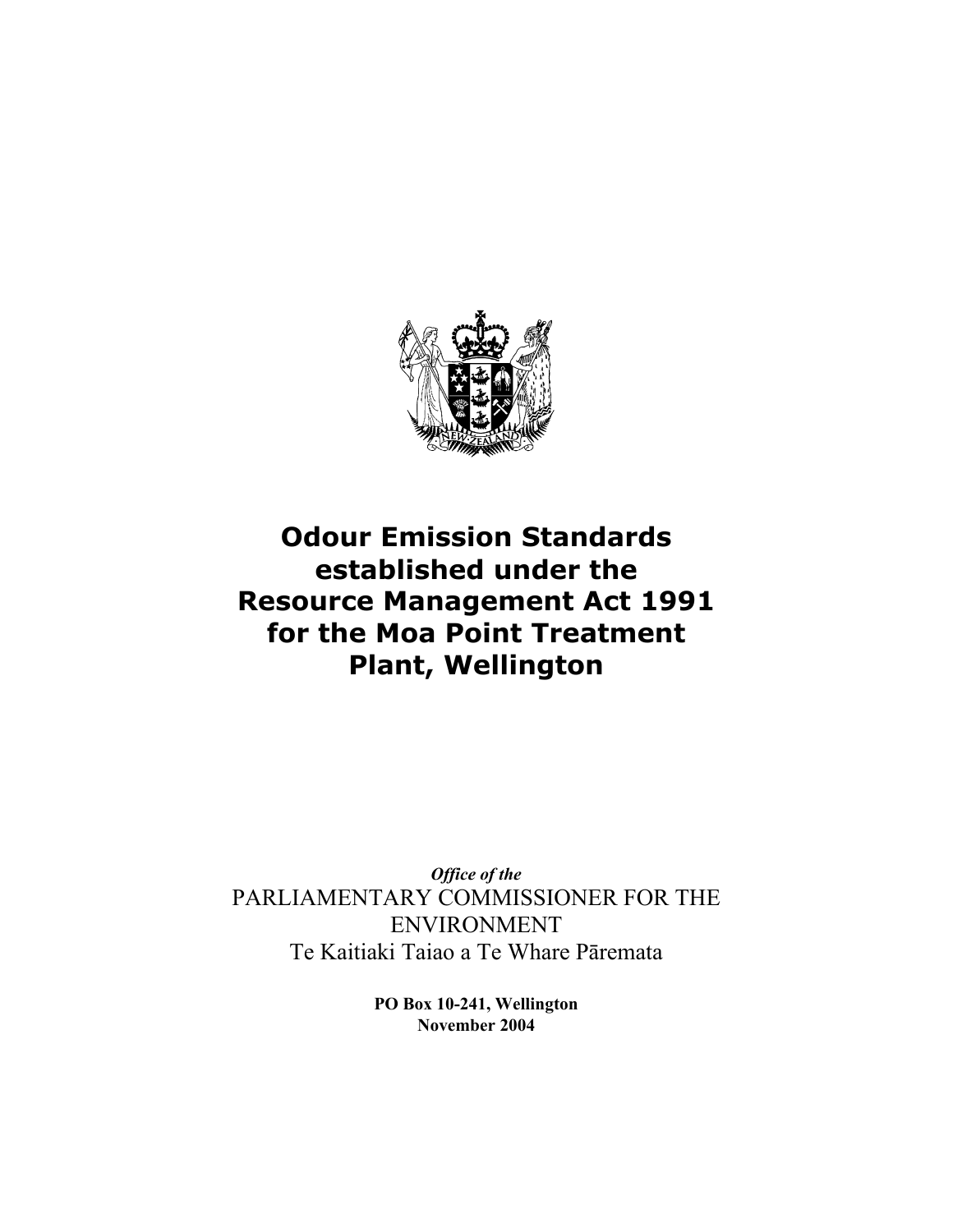This report and other publications by the Parliamentary Commissioner for the Environment (PCE) are available on the PCE's website: www.pce.govt.nz.

#### **Authors**

Barbara Hickey Michael Moodie Bob McClymont

#### **Internal Reviewers**

Bruce Taylor Philippa Richardson

#### **External Reviewers**

Bronwyn Arthur, Crown Counsel, Crown Law Office Geraldine Gardner, Assistant Crown Counsel, Crown Law Office

**Layout**  Write Group Limited, Wellington

#### **Acknowledgements**

The Parliamentary Commissioner for the Environment and his investigation team would like to thank those who assisted with the research and preparation of this report.

#### **Bibliographic reference**

Parliamentary Commissioner for the Environment. 2004. *Odour emission standards established under the Resource Management Act 1991 for the Moa Point Treatment Plant, Wellington*. Wellington: Parliamentary Commissioner for the Environment.

This document may be copied provided that the source is acknowledged.

ISBN: 1-877274-53-4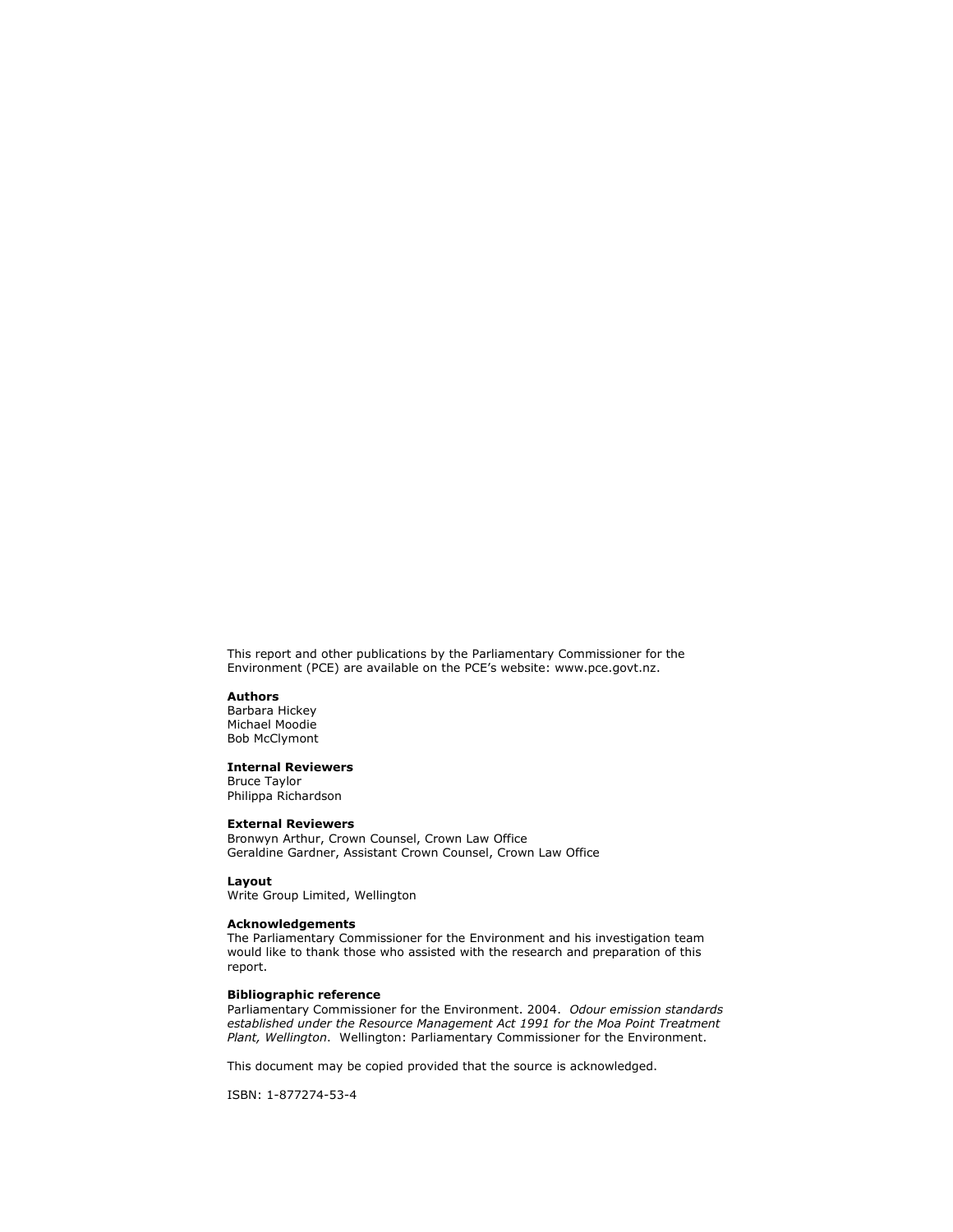## **Preface**

Persistent odour issues are difficult to deal with and commonly arouse passionate responses. Many of the activities we engage in as a society have smells associated with them, none more so than those involving the treatment and disposal of wastes of one form or another.

Assessing the offensive and objectionable nature of an odour is inherently difficult because of the degree of subjectivity involved in odour measurement and characterisation.

Odour is, however, an important environmental concern and one that is frequently dealt with through controls that can be imposed as conditions of designations and/or resource consents.

In this case I received representations from the Wellington Wastewater Community Liaison Group requesting assistance in resolving ongoing odour issues at the Moa Point sewage treatment plan in Wellington. Happily I am able to report that the significant odour issues of the past associated with the plant seem to have been largely resolved, and that the parties involved (the Liaison Group, the Regional Council, the City Council, and the plant's operator) are working co-operatively towards increased improvement in performance.

It is my perception that the odour conditions imposed upon the operation of the plant were onerous, probably unachievable, and led to unrealisable expectations in the community. The conditions were imposed at a time when the Resource Management Act was very young. Since that time experience with the Act has grown and helpful guidelines and best practice models have been developed. The odour conditions imposed at the Moa Point facility, and agreed to by the developers, are not in line with current guidelines.

Despite the practical issues in this case having been largely resolved, I think the content of this report provides a salient reminder that where environmental conditions are imposed, a primary consideration must be the achievability of compliance and the expectations they are likely to engender. The inclusion of virtually unachievable conditions that engender unattainable expectations can only lead to frustration and disappointment and, in some cases, excessive cost for little or no environmental gain. This in turn has the potential to fuel opposition to investment in environmental management, it being seen as costly when in most cases it need not be. Hopefully this study will help avoid the establishment of further unsustainable environmental standards and the tensions they can generate.

// Morgon Williams

**Dr J Morgan Williams Parliamentary Commissioner for the Environment**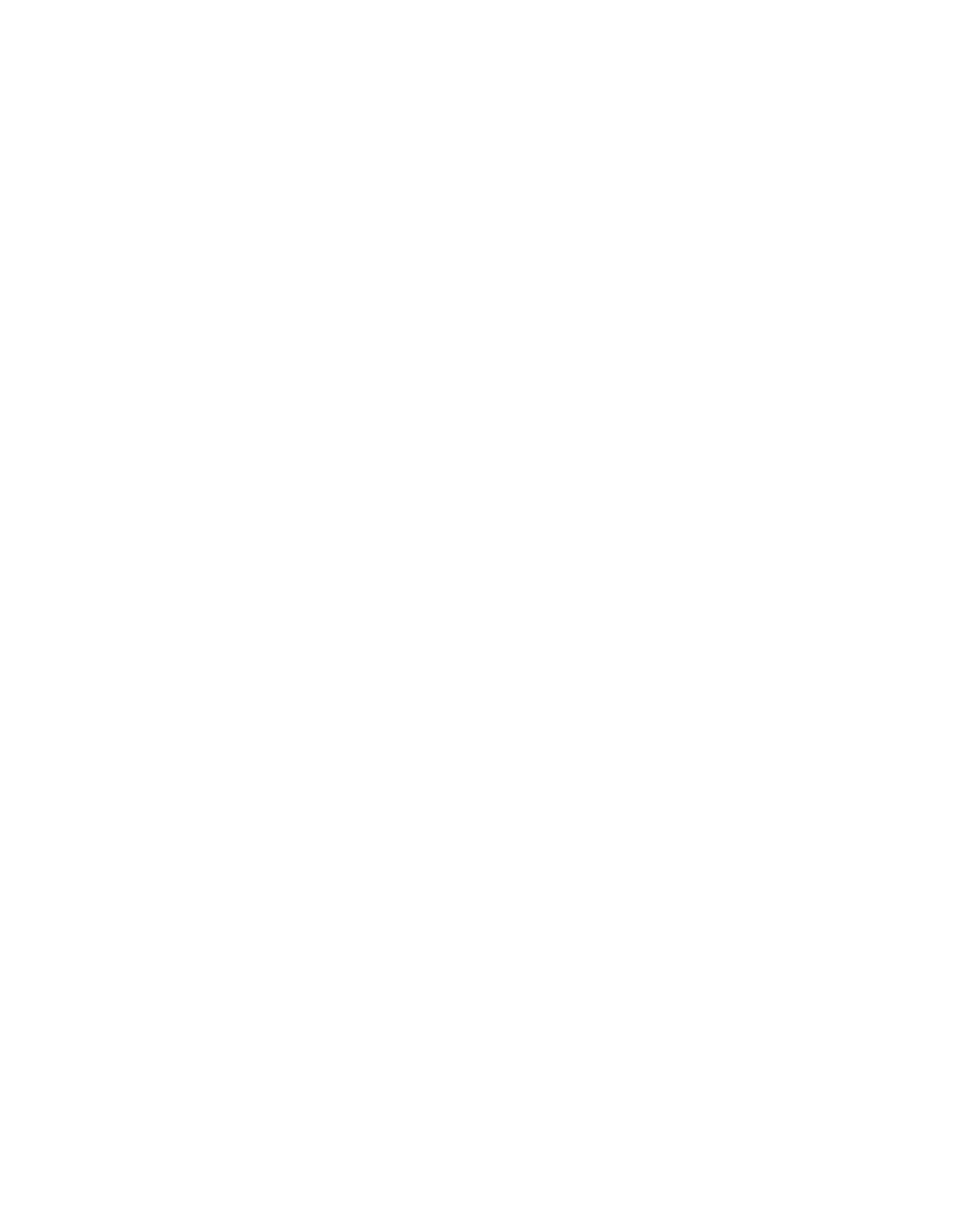# **Contents**

| 1                    | <b>Introduction</b>                                   |                            |                                                                                          | 1              |
|----------------------|-------------------------------------------------------|----------------------------|------------------------------------------------------------------------------------------|----------------|
| $\mathbf{2}$         | <b>Background</b>                                     |                            |                                                                                          | 3              |
| 3                    | <b>Legislative framework</b>                          |                            |                                                                                          | 4              |
|                      | 3.1                                                   | Land use and designations  |                                                                                          | $\overline{4}$ |
|                      |                                                       | 3.1.1                      | Town and Country Planning Act 1977                                                       | $\overline{4}$ |
|                      |                                                       | 3.1.2                      | Resource Management Act 1991                                                             | 4              |
| 3.2<br>Odour control |                                                       |                            |                                                                                          | 5              |
|                      |                                                       | 3.2.1                      | Clean Air Act 1972                                                                       | $\frac{5}{5}$  |
|                      |                                                       | 3.2.2<br>3.2.3             | Health Act 1956                                                                          | 5              |
|                      |                                                       |                            | Resource Management Act 1991                                                             |                |
| 4                    |                                                       |                            | Elements of the sewage management process                                                | 7              |
|                      | 4.1                                                   | The milliscreen            |                                                                                          | 7              |
|                      |                                                       | 4.1.1                      | Designation for the milliscreen                                                          | 7              |
|                      |                                                       | 4.1.2                      | Resource consent for a discharge of                                                      |                |
|                      |                                                       |                            | contaminants to air from the milliscreen                                                 | 8              |
|                      | 4.2                                                   | Wastewater treatment plant |                                                                                          | 8              |
|                      |                                                       | 4.2.1<br>4.2.2             | Designation for wastewater treatment plant                                               | 8              |
|                      |                                                       |                            | Resource consent to discharge contaminants<br>to air from the wastewater treatment plant | 10             |
|                      |                                                       | 4.2.3                      | Odour problems at the wastewater treatment                                               |                |
|                      |                                                       |                            | plant                                                                                    | 10             |
|                      |                                                       | 4.2.4                      | 'No discernable odour' condition                                                         | 11             |
|                      | 4.3                                                   |                            | Sewage pumping stations                                                                  | 12             |
|                      |                                                       | 4.3.1                      | Moa Point SPS: Land use authorisation                                                    | 13             |
|                      |                                                       | 4.3.2                      | Moa Point SPS: Air discharge authorisation                                               | 13             |
| 5                    | Position of the parties at the time of publication of |                            |                                                                                          |                |
|                      | this report                                           |                            |                                                                                          | 15             |
| 6                    | <b>Conclusion</b>                                     |                            |                                                                                          | 17             |
| 7                    | <b>Recommendation</b>                                 |                            |                                                                                          | 19             |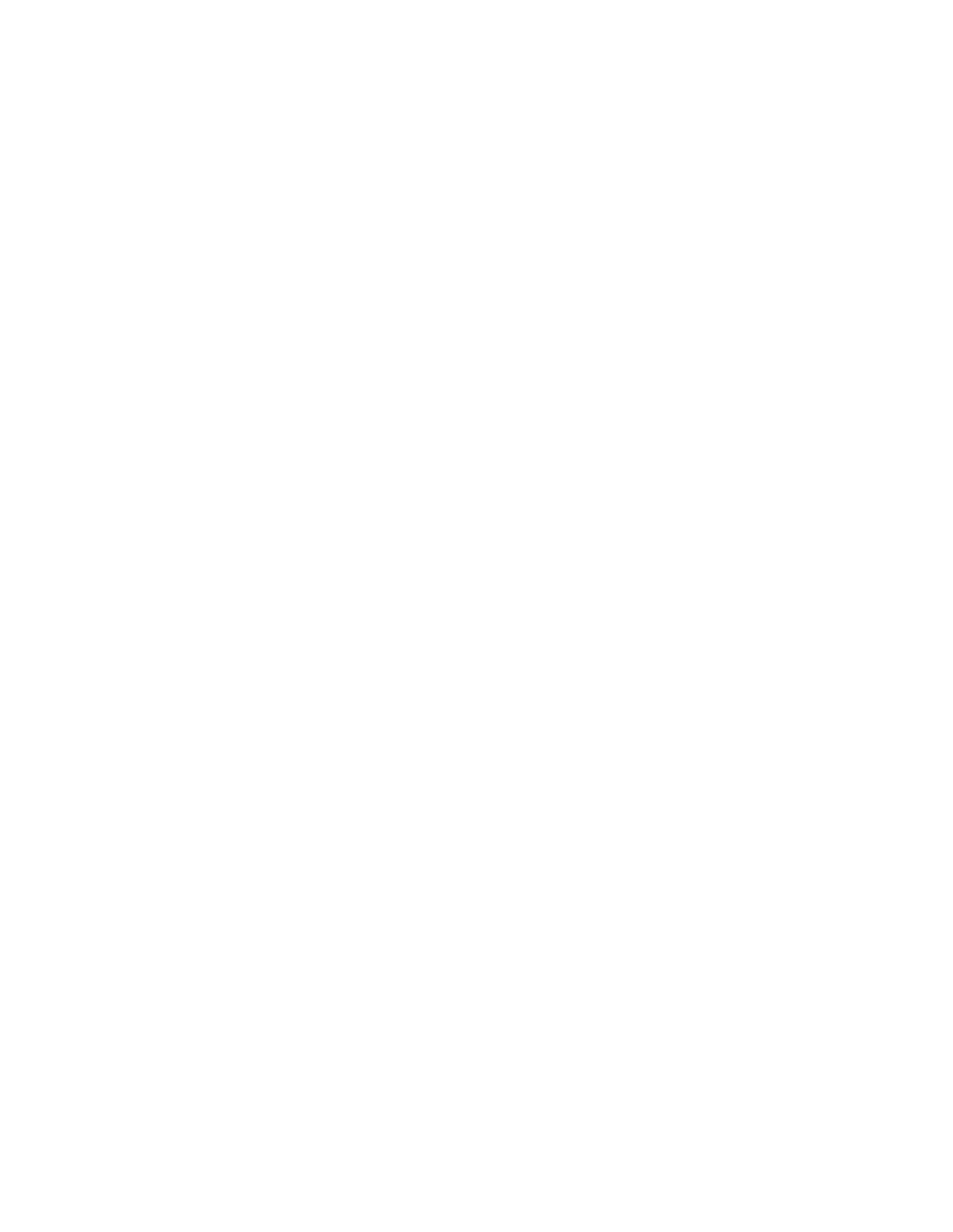# **1 Introduction**

When exercising functions under the Resource Management Act 1991, one of the challenges for territorial authorities (TAs) and regional councils (RCs), and for the Environment Court when cases are taken on appeal, is determining effective controls on odour emissions which are having adverse effects on the environment.

Assessing the offensive and objectionable nature of odour is inherently difficult because people vary in their response to and tolerance of odour, and there is no method for assessing odour strength that does not involve a degree of subjectivity.

The challenge for TAs, RCs and the Court is to determine odour emission standards that are specific, clearly targeted at all likely sources, and which can be realistically complied with and enforced. If the standards don't meet these requirements then the likely consequences are on-going complaints and unresolved disputes.

Odour issues associated with Moa Point, initially with a milliscreening facility and subsequently with the transportation to and treatment of sewage there, have arisen repeatedly over a period of years.

From its opening on 21 September 1998 until October 2001, odour emissions from the Wellington Wastewater Treatment Plant at Moa Point were the subject of numerous complaints to the Wellington City Council (WCC) and the Wellington Regional Council (also known as Greater Wellington Regional Council and referred to in this report as 'GW'), and a hearing before the Environment Court. $<sup>1</sup>$ </sup>

Work undertaken by the plant operator, Anglian Water International (NZ) Ltd (Anglian Water), effected significant reduction in odour emissions but not total compliance with a 'no discernible odour' performance standard required by the designation for the plant. $^{2}$ 

On 11 October 2001 the Parliamentary Commissioner for the Environment (PCE) received representations from the Wellington Wastewater Community Liaison Group requesting assistance in finding solutions to the problem.<sup>3</sup>

 $\overline{a}$ 

<sup>&</sup>lt;sup>1</sup> Wellington Regional Council v Wellington City Council (W109/98).

<sup>&</sup>lt;sup>2</sup> See Chapter  $24$  – Designations, Wellington City District Plan (2000).

<sup>&</sup>lt;sup>3</sup> The Wellington Wastewater Community Group is the Community Liaison Committee established by WCC in accordance with the designation placed in the Wellington District Plan. The role of the Group is to work with Council staff and consultants to establish ways to minimize any adverse effects of the Moa Point Treatment Plant on the adjacent communities. (Reference: Wellington City District Plan Appendix 1A, Section 16)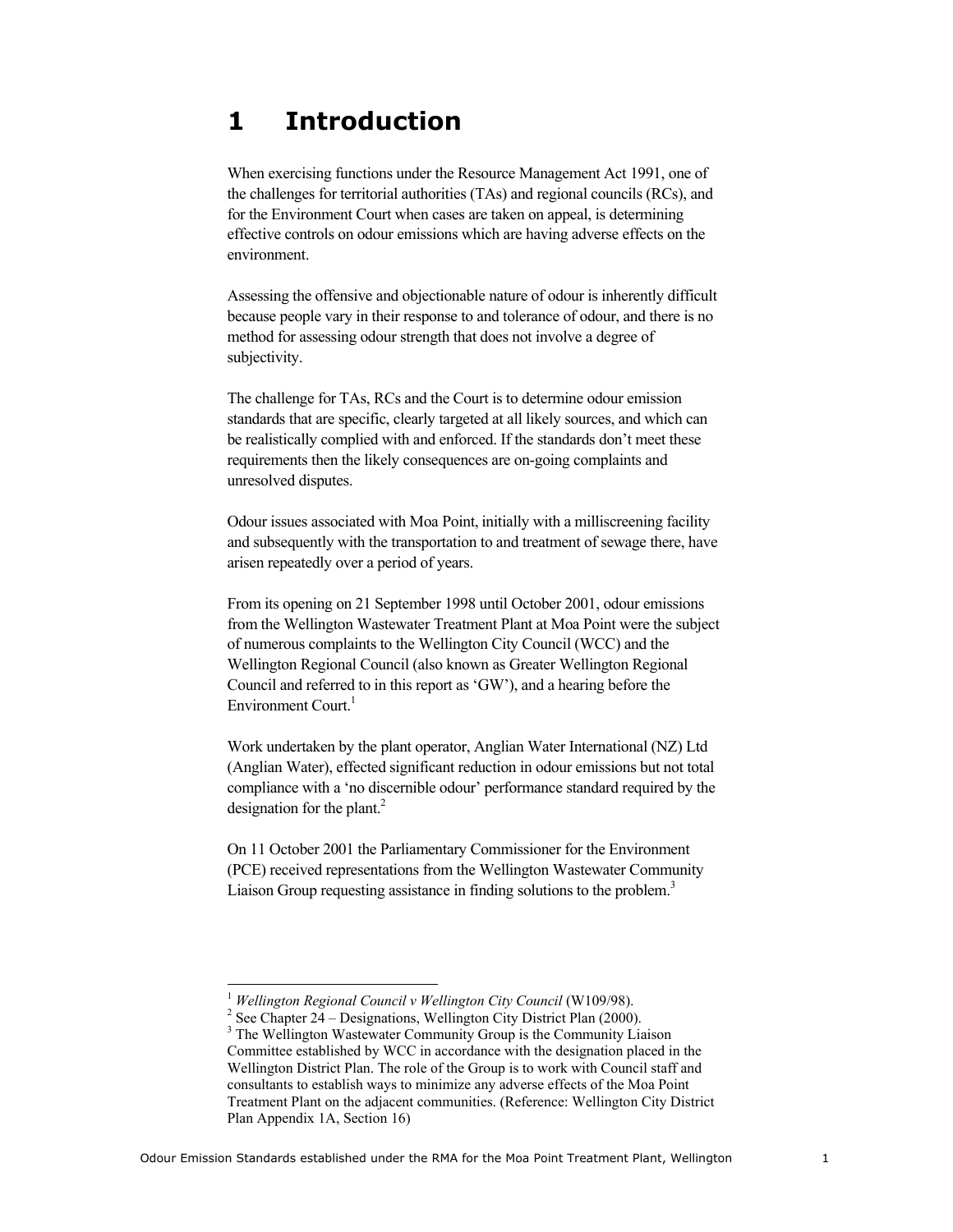Subsequent discussions with all parties resulted in a decision, taken in November 2002, for **a study by the PCE of odour emission standards established under the Resource Management Act 1991 for the Moa Point Treatment Plant.**

This report documents the results of the PCE's study, and covers the following areas:

- 1. Events leading up to the designation of land for the wastewater treatment plant in the Wellington City District Plan, and the granting of air discharge consents for the plant and an associated sewage pumping station.
- 2. The legislative framework relating to the discharge of contaminants to air.
- 3. Elements of the sewage management process.
- 4. Statutory designation and resource consent processes.
- 5. Conclusion and recommendation.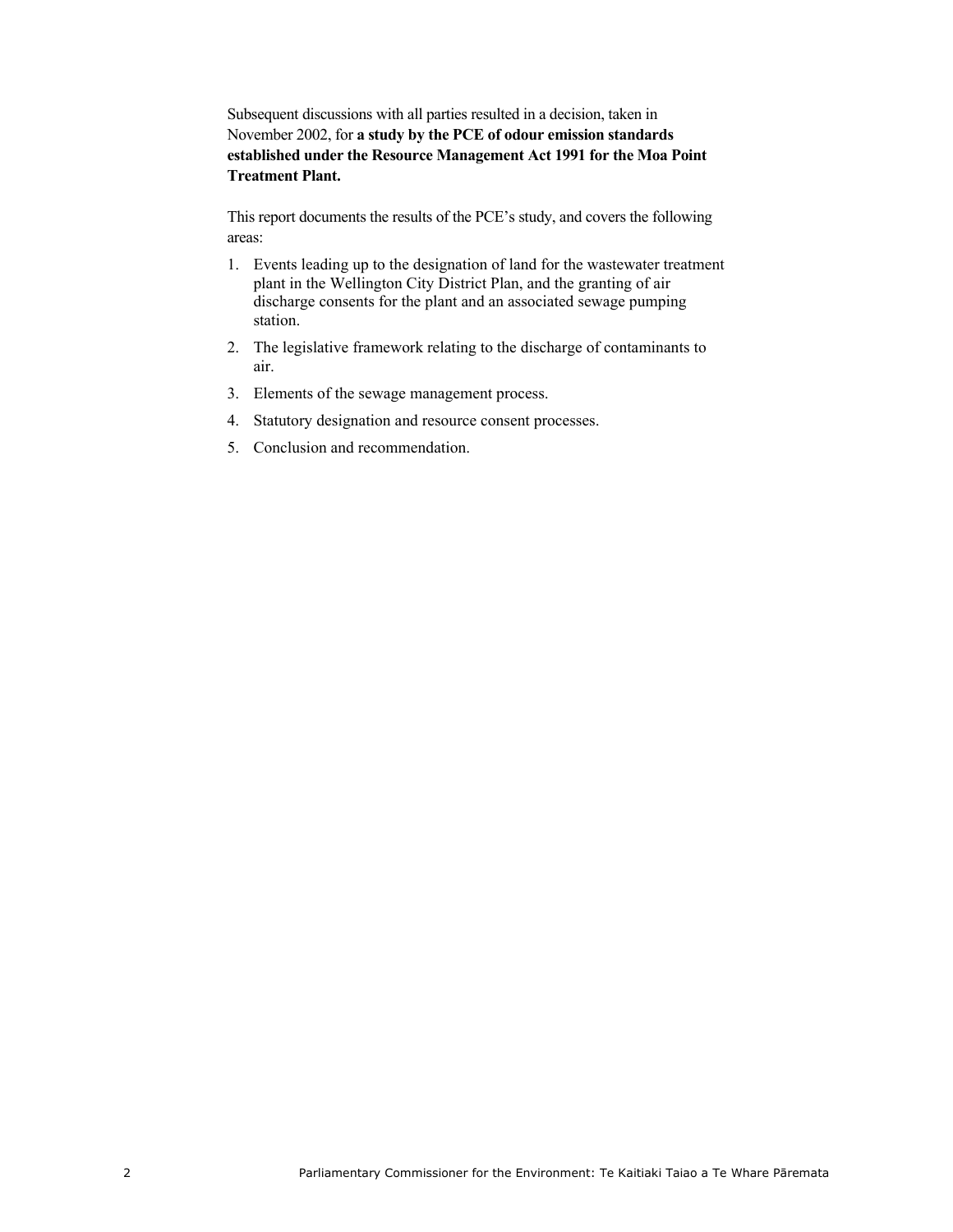## **2 Background**

Historically the majority of wastewater from Wellington City was discharged untreated into the sea from an outfall near Moa Point. This resulted in adverse effects on the receiving environment, and birds attracted to the 'boil' and flotsam on the surface and nearby shore increased the risk of bird strike by planes using Wellington airport.

As a short-term solution to reduce the risk of bird strike, the WCC resolved to install a milliscreen and a longer outfall pipe. Milliscreening is a process whereby sewage is passed through a screen or sieve to remove particles above a certain size. At Moa Point, the milliscreen sifted out all particles larger than one millimeter. However, milliscreening is not a biological form of sewage treatment and therefore raw sewage, but with smaller particles, continued to be discharged.

In 1990 the WCC commenced the planning process for a sewage treatment plant, which was commissioned in January 1998. Associated with the operation of the sewage treatment plant are sewage pumping stations (SPS). An SPS partially contained within the area designated for the treatment plant has, on occasion, been linked to odour discharges.

Statutory authorisations for both the milliscreen and the sewage treatment plant imposed various conditions on operations, including the condition that there be no discernable odour at or beyond the boundary of the plant. No equivalent provision has been imposed in relation to the SPS, though a discharge to air consent has been issued in respect of it. Over the years a number of complaints have been lodged in relation to odour initially from the milliscreen operation, and latterly from the sewage treatment plant and SPS.

Major improvements have been made, at considerable expense, which have aimed to minimise offensive odour. However, because of the way the relevant odour conditions in both the designation and resource consent are worded, any odour emanating from the sewage treatment plant, no matter how transitory or inoffensive, represents a breach if the odour is discernible.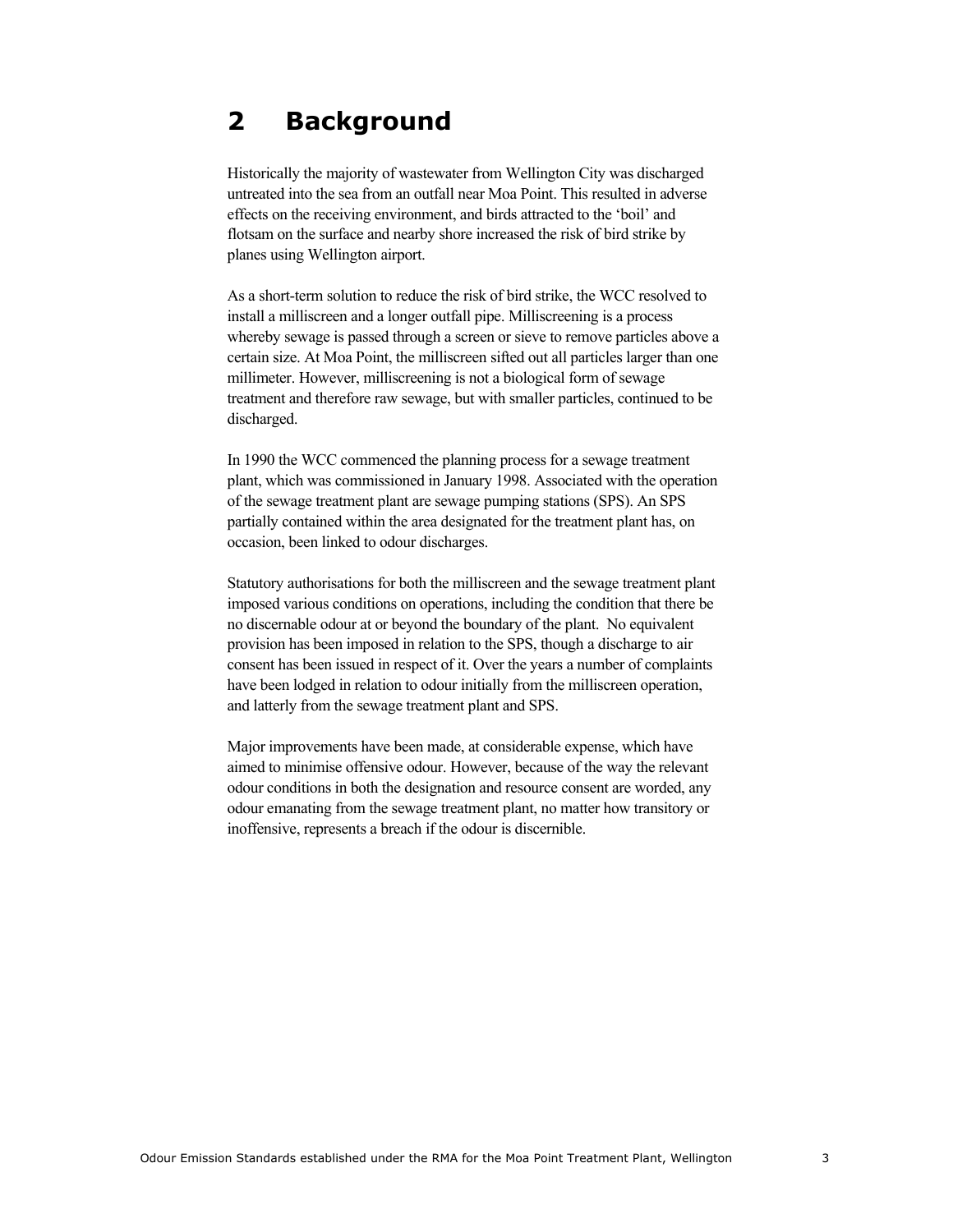## **3 Legislative framework**

The initial authorisations for the milliscreen were issued prior to the enactment of the Resource Management 1991 (RMA). In order to appreciate the 'evolution' of the odour conditions*,* which applied initially to the milliscreen operation and subsequently to the sewage treatment plant*,* it is helpful to outline the former and current legislative frameworks.

### **3.1 Land use and designations**

#### **3.1.1 Town and Country Planning Act 1977**

Section 118 of the Town and Country Planning Act 1977 (TCPA) provided that a local authority could notify the Council of its requirement that provision be made in the district scheme for a public work. Any person affected by the decision to provide for the public work could appeal the decision to the Planning Tribunal. Both the Council and, on appeal, the Planning Tribunal had the power to impose such conditions, restrictions, or prohibitions in respect of the requirement as they saw fit

Section 36 of the TCPA required district schemes to make provision for matters referred to in Schedule 2 of the TCPA. Clause 8 of Schedule 2 included, among other things, the avoidance or reduction of nuisance caused by the emission of smell.

The TCPA was repealed and replaced by the RMA in 1991.

#### **3.1.2 Resource Management Act 1991**

Under the provisions of the RMA the management of land use is a function of territorial authorities (district and city councils). Section 31 describes the functions of territorial authorities. One is to provide for the establishment, implementation and review of policies and methods to achieve integrated management of the effects of the use of land, while another is to control the actual or potential effects of the use or development of land.

One mechanism, under the RMA, that can be used to control the use of land is a designation.<sup>4</sup> In effect designations are not dissimilar to resource consents in that they authorise the use of land in a manner that is not otherwise provided for in the district plan. The processes involved in obtaining a designation are, however, considerably different to those involved in obtaining a resource consent.

 $\overline{a}$ 

<sup>&</sup>lt;sup>4</sup> For more detailed information on designations see the Ministry for the Environment publication 'A Guide to Designations under the Resource Management Act 1991' (September 2003). An electronic version of the publication can be found on the Ministry's website, http://www.mfe.govt.nz.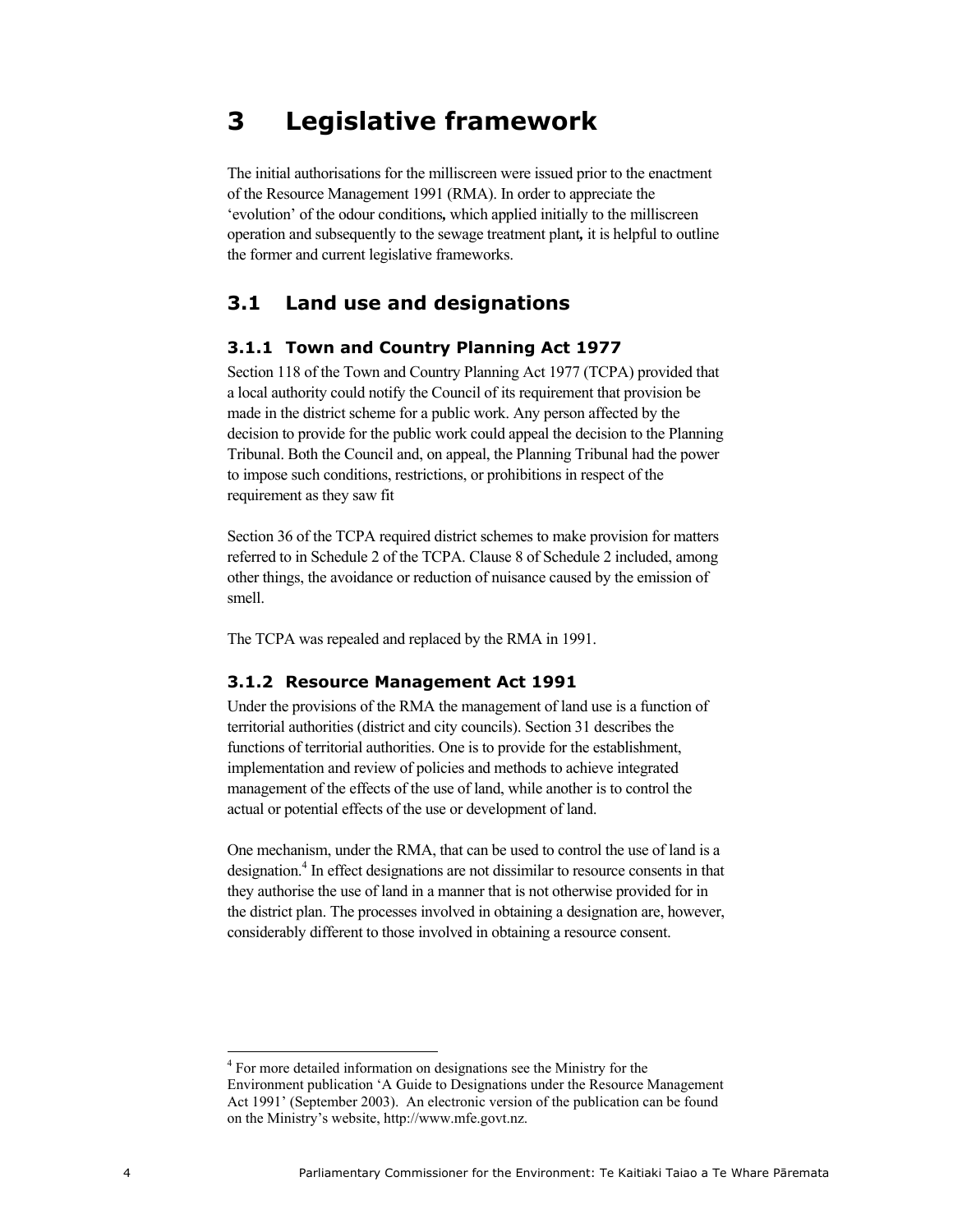Designations are commonly used for major infrastructure projects such as motorways, railway corridors, and other major works like the establishment of corrections facilities, schools, or sewage treatment plants. Section 168A provides that a territorial authority may issue a notice of requirement for a designation for a public work within its district and for which it has financial responsibility. Under section  $168A(4)(c)$  it has the power to impose conditions as it thinks fit (subject to consideration of matters set out in section 168A(3)).

There have been instances, under the RMA framework, where it has been found that to achieve integrated management the inclusion of odour related provisions in a district plan is within the limits of a territorial authority (*Auckland Regional Council v Auckland City Council* [1997] NZRMA 205). However, as discussed below, control of odour as an air quality issue is a specific function of regional councils under the RMA.

### **3.2 Odour control**

### **3.2.1 Clean Air Act 1972**

Prior to the enactment of the RMA, discharges to air were controlled by the Clean Air Act 1972 (CAA), which was administered by the Department of Health. Schedule 2 of the CAA listed processes that were required to be licensed. Wastewater treatment plants were not listed and therefore did not require a licence unless there was a relevant local authority bylaw. However, section 7(1)(b) of the CAA imposed a general duty on the occupier of premises to adopt the best practicable means to render any air pollutant emitted from the premises harmless and inoffensive. Schedule 1 of the CAA listed classes of specified air pollutants and included hydrogen sulphide, mercaptans and other odorous sulphur compounds all of which are likely to emit from sewage. Consequently, operators of sewerage systems were under a general duty to render the odorous pollutants inoffensive.

#### **3.2.2 Health Act 1956**

The Health Act 1956 contains residual provisions that enable territorial authorities to appoint health officers and make bylaws which provide a means of abating a wide range of nuisances that are likely to be injurious to health or that are offensive. Such nuisances can include odours. The more user-friendly enforcement provisions of the RMA coupled with the significantly larger fines and the wider scope of coverage available under that Act has meant that it is rare for the Health Act enforcement provisions to be relied upon in relation to nuisance odours.

#### **3.2.3 Resource Management Act 1991**

Section 30(1)(f) of the RMA provides that every regional council has, for the purpose of giving effect to the Act in its region, the function of control of discharges of contaminants into air. Section 15(1)(c) provides that no person may discharge any contaminant from any industrial or trade premises into the air unless the discharge is expressly allowed by rule in a regional plan and in any relevant proposed regional plan, a resource consent, or regulations.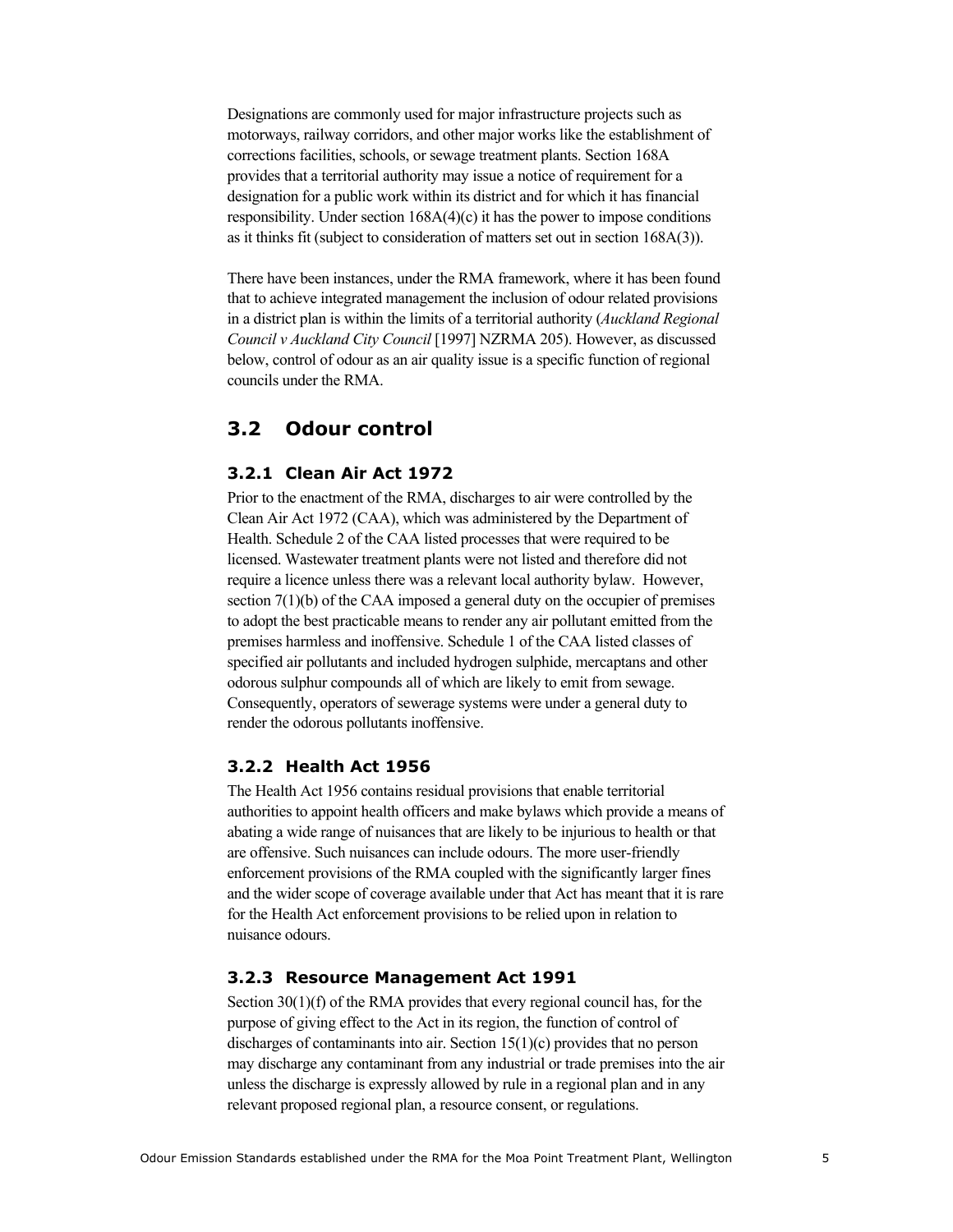Section 17 imposes a general duty to avoid, remedy or mitigate any adverse effects on the environment caused by an activity, whether or not that activity is in accordance with a rule in a plan, a resource consent, designation, or existing use right. Although this general duty is not of itself enforceable section 17(3)(a) provides that:

*… an enforcement order or abatement notice may be made or served under Part XII to –* 

*(a) require a person to cease, or prohibit a person from commencing, anything that, in the opinion of the Environment Court or an enforcement officer, is or is likely to be noxious, dangerous, offensive, or objectionable to such an extent that it has or is likely to have an adverse effect on the environment; …*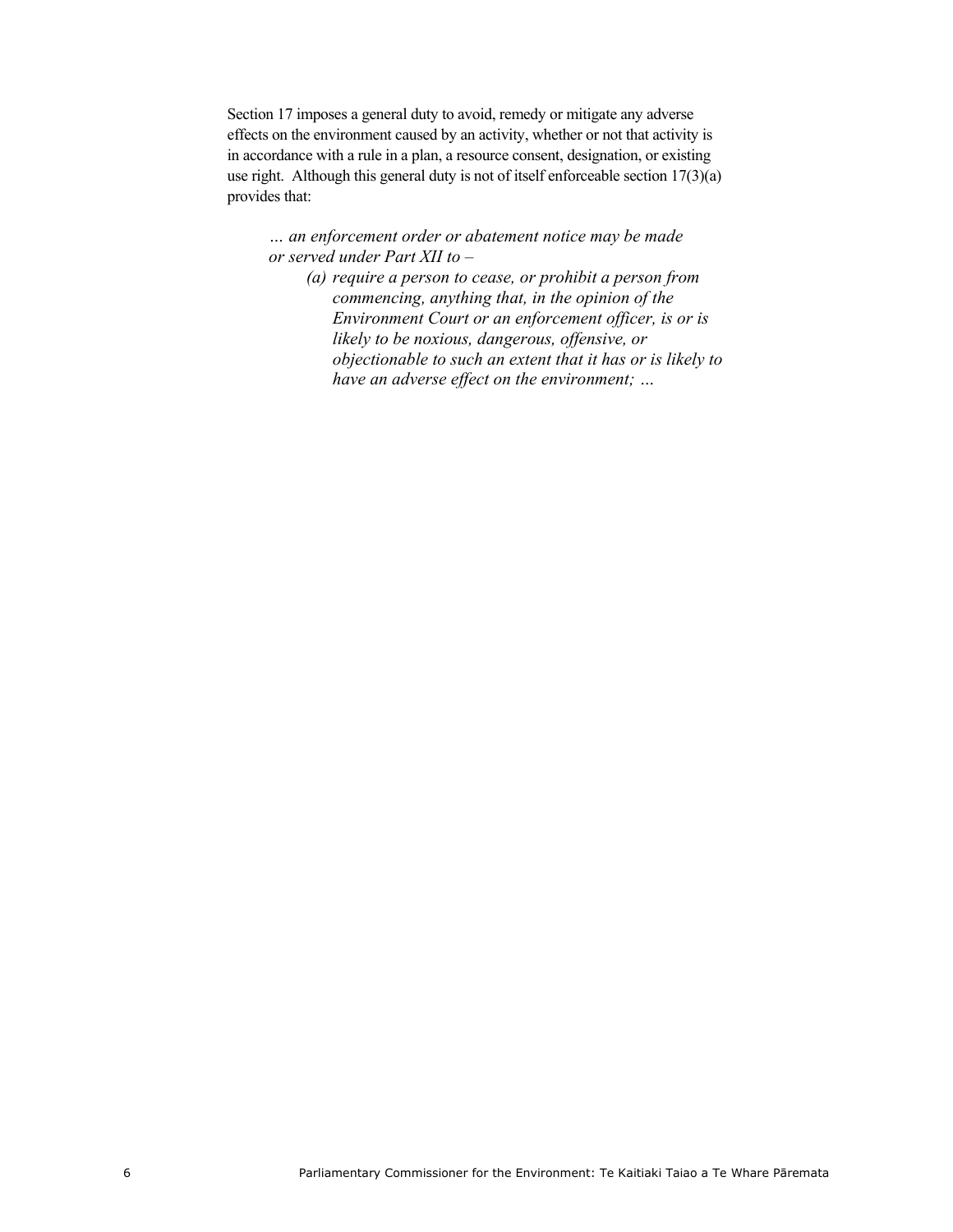# **4 Elements of the sewage management process**

### **4.1 The milliscreen**

### **4.1.1 Designation for the milliscreen**

The introduction of the milliscreen facility necessitated a change to the District Scheme (under the then operative TCPA), as the land involved was, at the time, designated for Airport purposes with an underlying zoning of Industrial B2.

The WCC approved District Scheme Change 86/26 in a decision dated 18 June 1987. The Scheme Change introduced a new designation over an area of land at the south-eastern corner of Wellington Airport to allow for the installation of the milliscreen facility. The designation was to remain in place for a maximum period of ten years. The Council was satisfied that the proposed milliscreen would reduce the risk of bird strike by aircraft and that the site with an underlying zoning of industrial was suitable for the proposed purpose. In relation to environmental considerations the Council considered that the milliscreen would have no great impact on the surrounding area.

The decision to approve the district scheme change was appealed to the Planning Tribunal pursuant to section 49 of the TCPA (appeal TCP  $461/87^5$ ). The hearing was held before His Honour Judge Treadwell, sitting with Mrs McMillan and Mr Dart, in October 1987.

Counsel for WCC submitted that:

*Evidence will be given about various environmental effects. In particular, the plant would not be visually intrusive and sound and smell would not be discernable in residential areas. On the other hand, the removal of sewage solids would effect an immediate improvement to water and beach quality.* 

WCC's drainage engineer gave evidence that:

*… concentrations of air containing odour would be collected by a fan driven venting system and carried to a soil filter to remove the odour. … This method has been used recently at the Christchurch Drainage Board's sewage treatment plant and at the milliscreening plant at Timaru. In both cases officials at the controlling authorities have advised me that the plants have been most successful in removing odour.* 

<sup>5</sup> *Wellington Clean Water Campaign v Wellington City Council* (W51/87).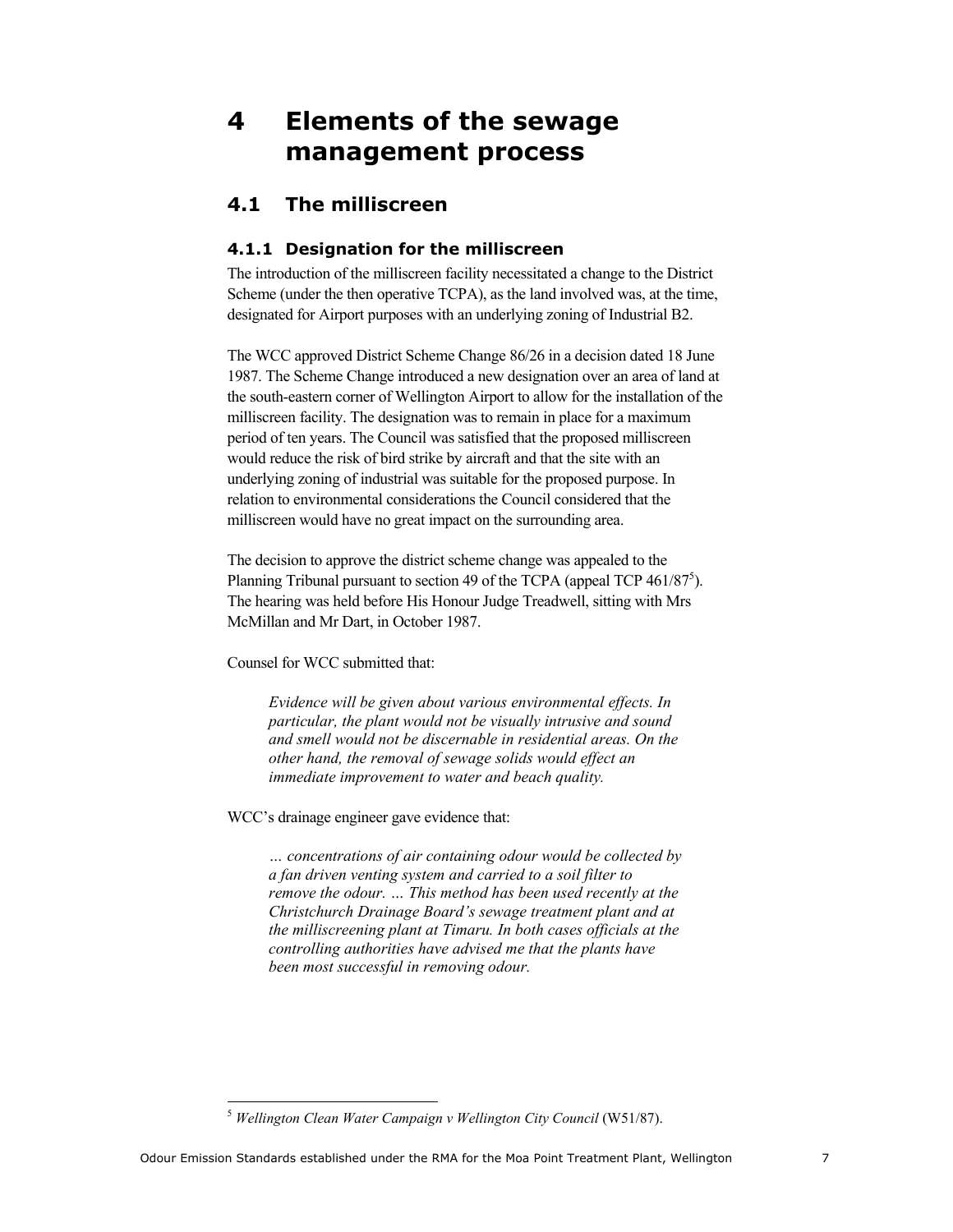In its decision the Planning Tribunal found that the decision of WCC to confirm the designation should not be cancelled, but imposed two conditions, one of which related to odour as follows:

*… that there shall be no discernable odour at or beyond the site boundary.* 

It should be noted that although WCC's counsel and WCC's drainage engineer discussed odour in their submissions and evidence, respectively, they did not specifically state that odour would, or could, be removed to the extent that there would be no discernable odour at or beyond the site boundary, though both implied that odour emissions could be successfully managed.

### **4.1.2 Resource consent for a discharge of contaminants to air from the milliscreen**

In May 1995, GW granted WCC a resource consent (consent number WGN 940096) to discharge contaminants to air from the milliscreen. Additional Condition 10 of the resource consent required that:

*The operation of the milliscreening plant, the foul air ventilation system and the biofilter shall not cause an odour at or beyond the boundary of the site, as shown on the plan attached hereto, which is objectionable, offensive or noxious in the opinion of an Enforcement Officer employed by the Wellington Regional Council.* 

This condition was imposed on top of the conditions contained in the WCC designation for the milliscreen, as it related to a discharge of contaminants to air (a regional council concern under the RMA) rather than the land use associated with the siting of the milliscreen (a district council concern under the RMA).

As part of the development of a full wastewater treatment plant, the milliscreen facility was disestablished and the GW air discharge consent relating to it was cancelled.

### **4.2 Wastewater treatment plant**

#### **4.2.1 Designation for wastewater treatment plant**

The site for the wastewater treatment plant needed to be designated in the District Plan. In October 1991 WCC commenced the hearing process for the notice of requirement. This was the first notice of requirement they had dealt with under the RMA, which had come into force on 1 October 1991.

The Hearings Committee report, dated 25 November 1991, confirmed the District Scheme Change 91/15 to provide for the wastewater treatment plant (the mixed use of the terms 'district scheme' and 'district plan' in relevant documentation reflects the fact that this designation process occurred at a time of legislative transition from the TCPA to the RMA). The report acknowledged that odour control was a major concern for submitters and the committee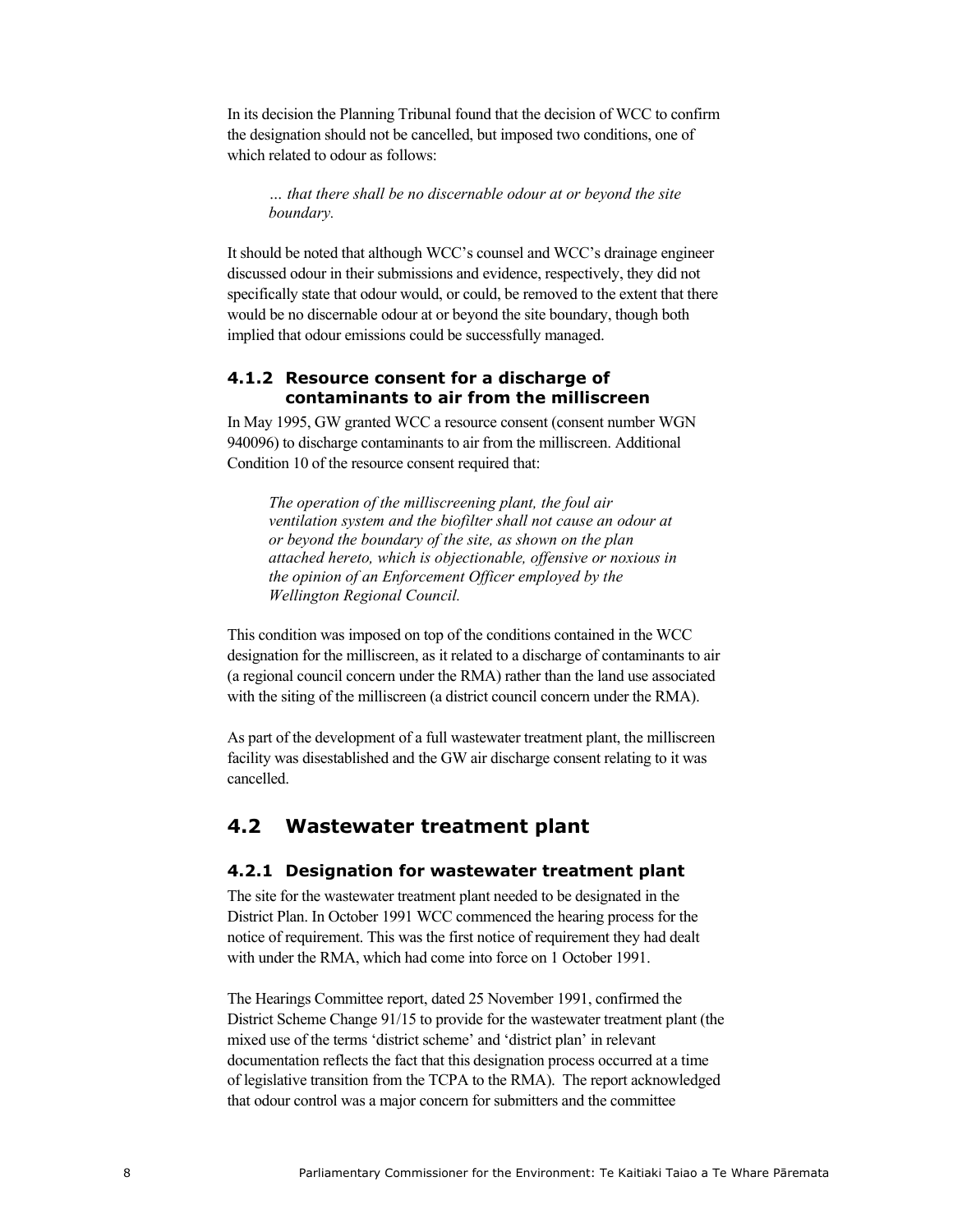resolved to place an odour condition on the designation which required that there be '… no objectionable odour at or beyond the boundary'.

The Hearings Committee's decision to confirm the designation was appealed to the Planning Tribunal (appeal TCP 505/91). The hearing was held before His Honour Judge Treadwell, sitting with Commissioners Bishop and Rowan, in October 1992. The Planning Tribunal decision<sup>6</sup> discussed odour at length. The Tribunal considered evidence presented by Dr M Jones in relation to odour control and the tender contract guarantee relating to odour control. In its decision the Tribunal stated that:

*… we are satisfied that the plant should be well capable of meeting a standard whereby no odour is detectable beyond the site boundary. Therefore if odour should occur it appears clear that it would be the responsibility of the respondent Council and/or its management in which case proceedings under the Resource Management Act 1991 could follow against the Council itself and/or those responsible for the management of the plant which might well include members of Council committees responsible for this part of the Council's operations. … We have therefore concluded that the plant if operated properly will not produce odour and therefore that environmental effect can be discounted in terms of the Act.* 

The Tribunal concluded that it would allow the residents' appeal in part by tightening the conditions. This included a change that stated:

*The measurement of odour, noise etc at a 'residentially zoned boundary' is to be amended to refer to the site boundary.* 

In the course of the hearing process, WCC came to an agreement with one of the other participants (Wellington International Airport Ltd) that resulted in the following alteration to the terms of the designation:

the condition below, contained in ordinance 19A.4, was deleted:

*The treatment process shall collect, contain and minimise air pollution and make provision for adequate odour control equipment and, in any case, emissions from the process shall not result in objectionable odour beyond the boundary of the site.* 

and the following conditions were added:

*There shall be no discernable odour resulting from the operation of the waste water treatment plant, at or beyond the boundary of the plant site as designated in the District Plan.* 

<sup>6</sup> *Wellington International Airport Limited v Wellington City Council* (W01/93).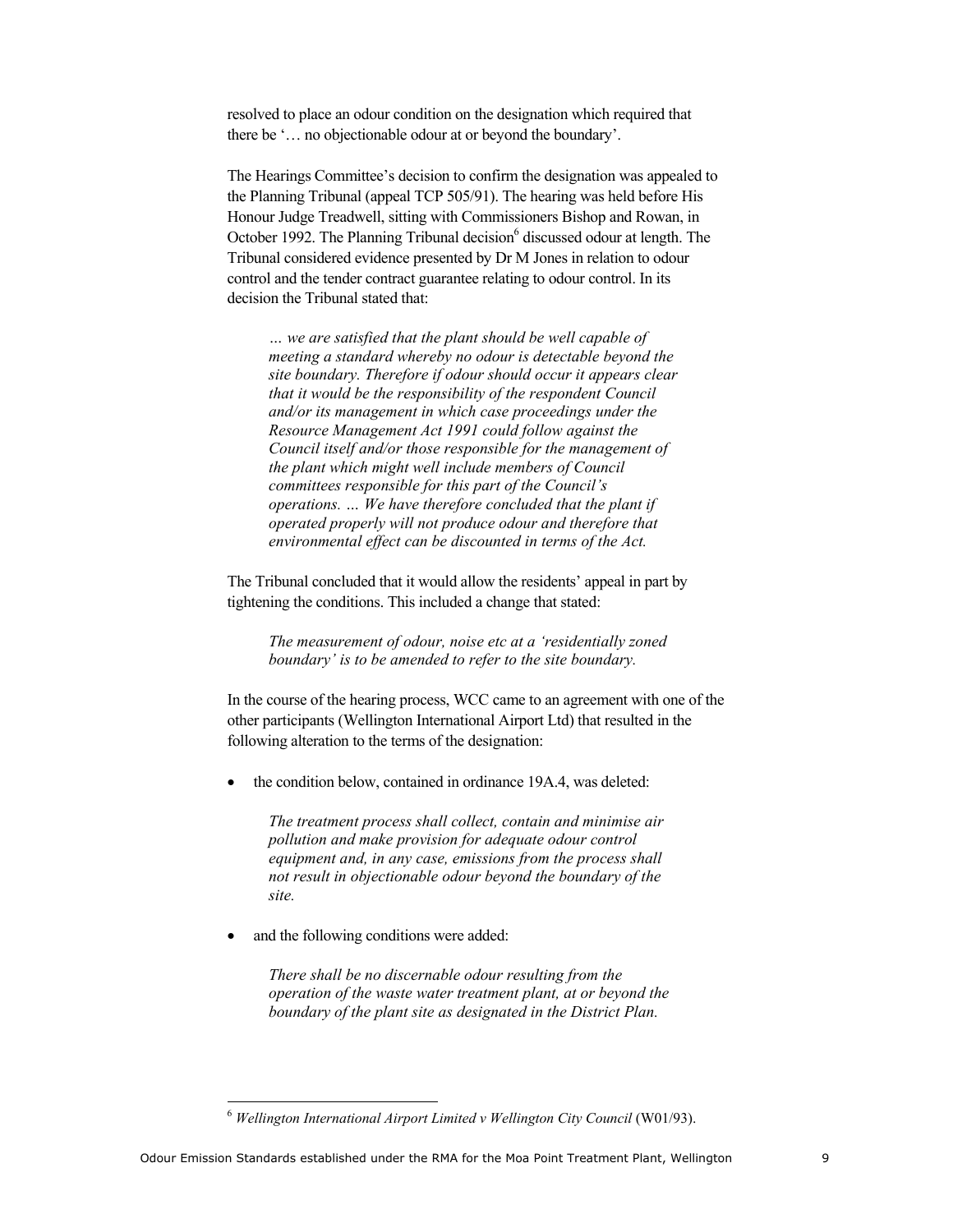*There shall be no discharge into the air of any contaminant from the waste water treatment plant which has adverse effects at or beyond the site boundary.* 

This settlement resulted in the two conditions quoted above being included as Condition 6 in the Wellington City District Plan 'Moa Point Drainage and Sewage Treatment Details and Conditions'.

### **4.2.2 Resource consent to discharge contaminants to air from the wastewater treatment plant**

In April 1992 GW granted WCC a resource consent (WGN 910096) to discharge contaminants to air from the wastewater treatment plant (as in the case of the milliscreen, air discharges from the wastewater plant are a regional council concern, while land use associated with the treatment plan is a district council concern, under the RMA). The odour condition placed on the designation was the same as the odour condition included in the resource consent. That is:

*2. There shall be no discernable odour resulting from the operation of the waste water treatment plant, at or beyond the boundary of the plant as designated in the District Plan;* 

and

*3. There shall be no discharge into the air of any contaminant from the waste water treatment plant which has adverse effects at or beyond the site boundary.* 

The consent was granted for a period of ten years, which commenced when the treatment plant was commissioned in January 1998.

### **4.2.3 Odour problems at the wastewater treatment plant**

During commissioning of the wastewater treatment plant a number of problems were experienced which resulted in breaches of the resource consent for discharge of contaminants to air from the plant. Following the commissioning, odour problems continued and the clarifiers were identified as being the source of the odour. The clarifiers are pond systems designed to improve the clarity of treated water that is to be discharged from the plant.

When evidence was given before the Planning Tribunal in  $1992<sup>7</sup>$  the issue of potential odour emission from the clarifiers was not explored at length. The little evidence that was presented suggested that the effects were expected to be low, but despite that a wind protection/wave suppression system was to be installed to minimise those effects.

 <sup>7</sup> *Ibid*.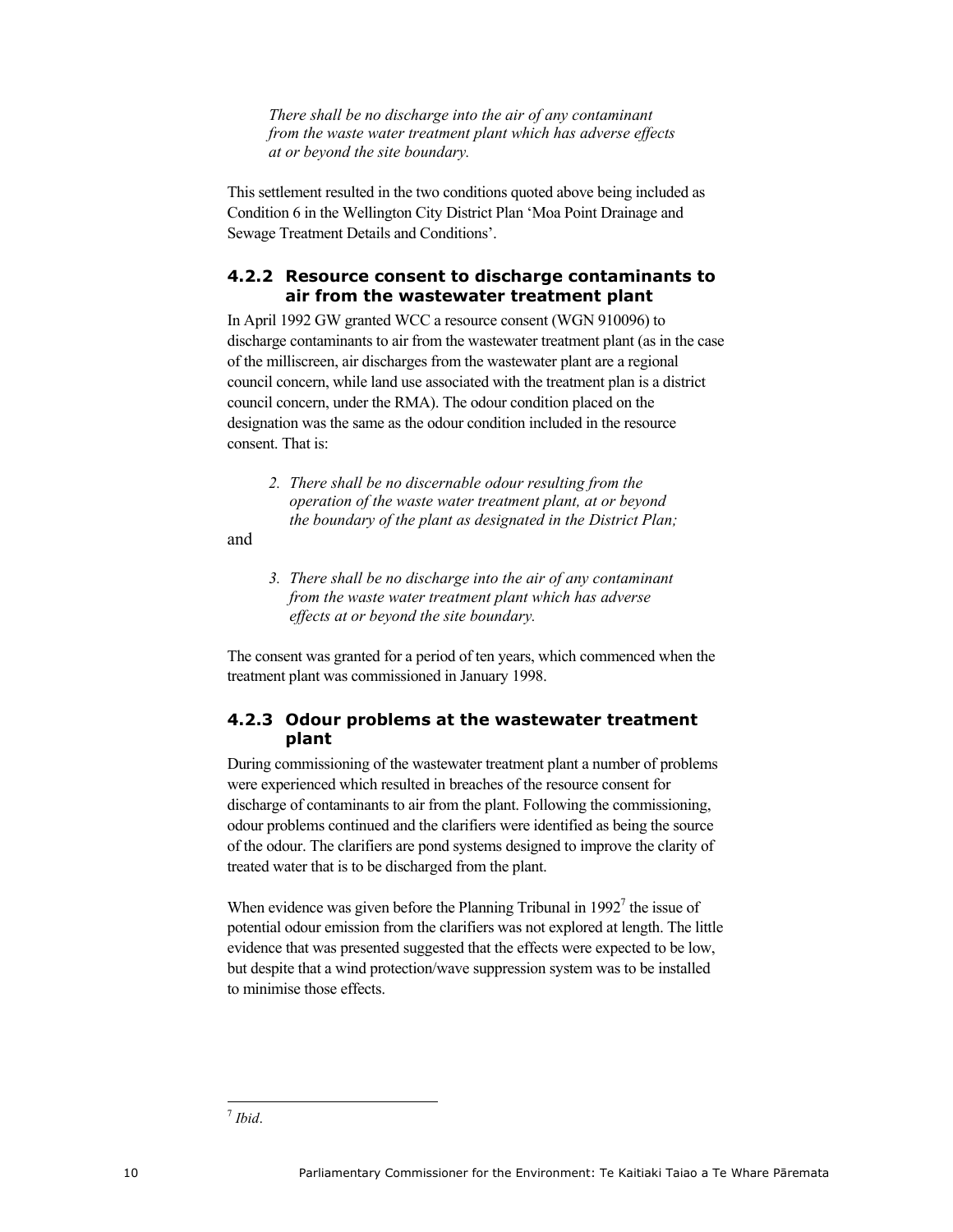In late 1998 GW and the Wellington City Environmental Control Business Unit (ECBU) sought enforcement orders, from the Environment Court, against WCC and Anglian Water to ensure they operated the wastewater treatment plant in accordance with Condition 6 of the WCC designation and condition 3 of the GW resource consent (WGN 910096) – both of which use the term 'discernable odour'.

The Environment Court found that the report of the GW Hearings Committee for the resource consent indicated that the clarifiers would be odour free. The discharge permit was therefore found to be limited to odours from the ventilation system and did not authorise odours from other services, such as the clarifiers. As Her Honour Judge Kenderdine stated, at paragraph 11 of her decision:<sup>8</sup>

*The discharge permit only authorizes the discharge of 'deodorised air from the Wellington Wastewater Treatment Plant Ventilation System'. There is no disagreement that the discharge of odour from the clarifiers is not authorised by way of resource consent or otherwise and requires consent pursuant to s 15(1)(c) of the Resource Management Act 1991.* 

At the time of the Court hearing Anglian Water had already commenced a programme to cover the clarifiers. The Court found that remedial action was already being taken and determined the enforcement order was not necessary. Accordingly it adjourned the application.

Since 1999 the clarifiers have been covered and they have been eliminated as a source of odour.

### **4.2.4 'No discernable odour' condition**

This condition is unusual and seems to have flowed through from the 1987 Planning Tribunal decision on the designation for the milliscreen. The 'no discernable odour' condition was also imposed, via later designation and resource consents, on the operation of the wastewater treatment plant. However, air discharge permits for most wastewater treatment plants in other parts of the country have a condition that requires there to be 'no offensive or objectionable odour', as opposed to no 'discernable odour'.

It is evident the Planning Tribunal placed odour controls on the designation for the wastewater treatment plant because expert evidence on such issues was called before it. Dr Jones, the odour expert called, noted in his evidence that in addition to conditions under the designation 'a resource consent will be required for scrubber plant emissions. Issues concerning odour and airborne contaminants will be addressed at that stage by the regional council, which may impose its own conditions.'

 <sup>8</sup> *Wellington Regional Council v Wellington City Council* (W109/98).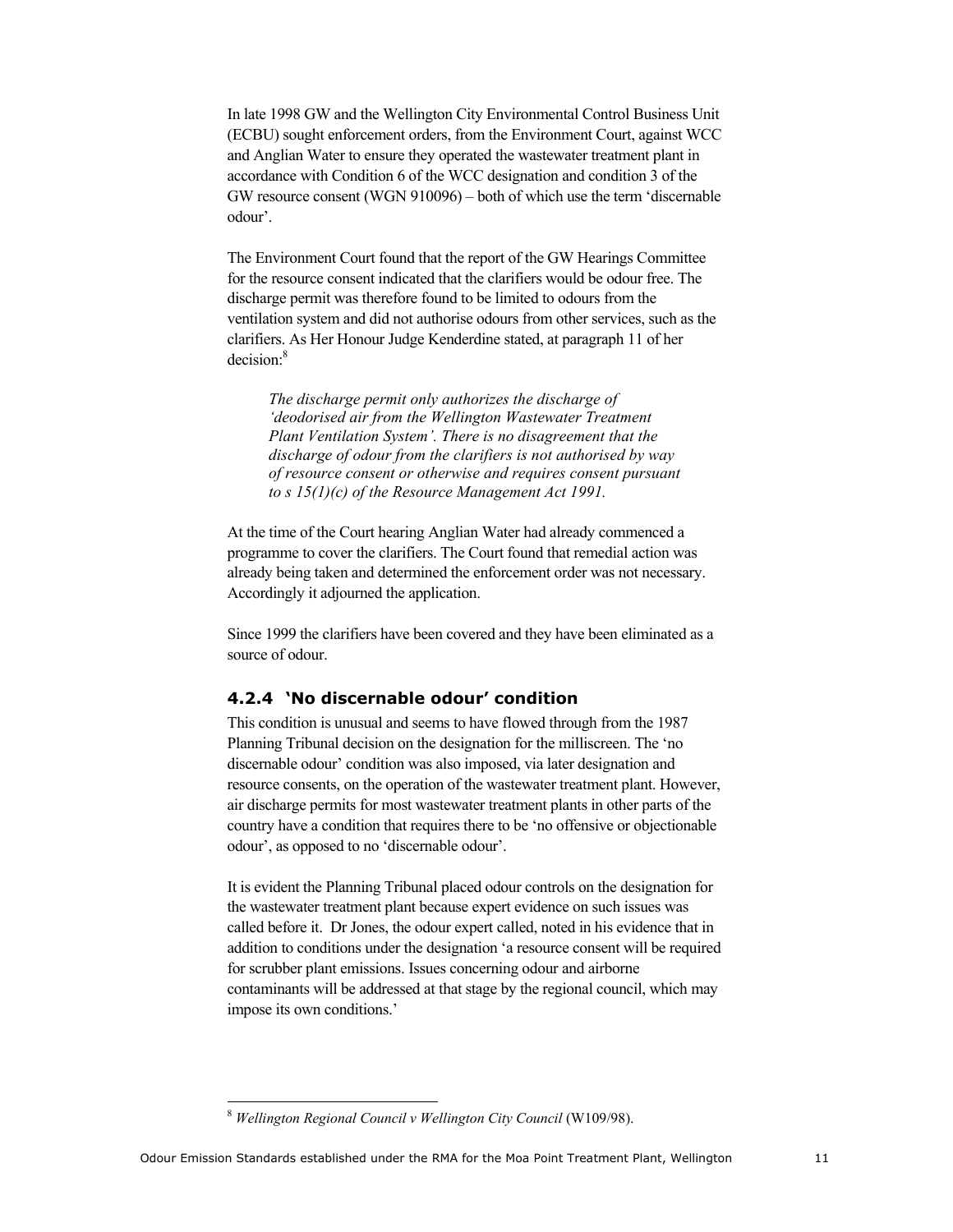The inclusion of the odour condition in the designation should be placed in context, in that it was accepted by the parties in the course of a proceeding occurring within a few months of the RMA coming in to force.

The Ministry of the Environment (MFE) has recently published a document providing good practice guidance for odour management.<sup>9</sup> In that guide the Ministry recommends that the consent condition for the environmental effect of an odour should be of the general form:

*There shall be no objectionable or offensive odour to the extent that it causes an adverse effect at or beyond the property's boundary.* 

The 'no discernable odour' requirement is onerous and means that any waft of odour at the site boundary, that is identifiable as having resulted from the operation of the wastewater treatment plant, is a breach of Condition 3 of the GW resource consent (WGN 910096). This matter has been considered by Her Honour Judge Kenderdine of the Environment Court, in *Wellington Regional Council v Wellington City Council* W109/98. She noted that WCC as the consent holder had accepted the condition in the knowledge that any breach of the condition was an offence, and in the assignment of the contractual documents Anglian Water International (NZ) Ltd had also accepted the condition.

### **4.3 Sewage pumping stations**

Sewage pumping stations (SPS) are an integral part of the sewerage system and pump sewage up the rising mains.

SPS are provided for in Chapter 23, the Utilities Chapter of the Wellington City District Plan. SPS that are underground or that have a footprint not exceeding 1.5m<sup>2</sup> and a height not exceeding 1.7m are permitted activities. The majority of SPS are controlled activities, whereby a resource consent is required and limited conditions may be imposed in the consent, but consent cannot be refused. Written approval of affected persons is not required in respect of location, design and external appearance, and resource consent applications to establish an SPS need not be notified.

The discharge of contaminants from SPS into the air is provided for in Rule 21 of the GW Regional Air Quality Management Plan (2000). Such discharges are permitted activities, subject to a condition, that:

*The person(s) responsible for the activity shall ensure that:* 

*(i) there is no discharge of odour, gas, vapour or aerosol which is noxious, dangerous, offensive, or objectionable at or beyond the boundary of the property.* 

 $\overline{a}$ 

<sup>9</sup> Ministry for the Environment (MFE). June 2003. *Good Practice Guide for Assessing & Managing Odour in New Zealand.* Air Quality Report 36. MFE: Wellington.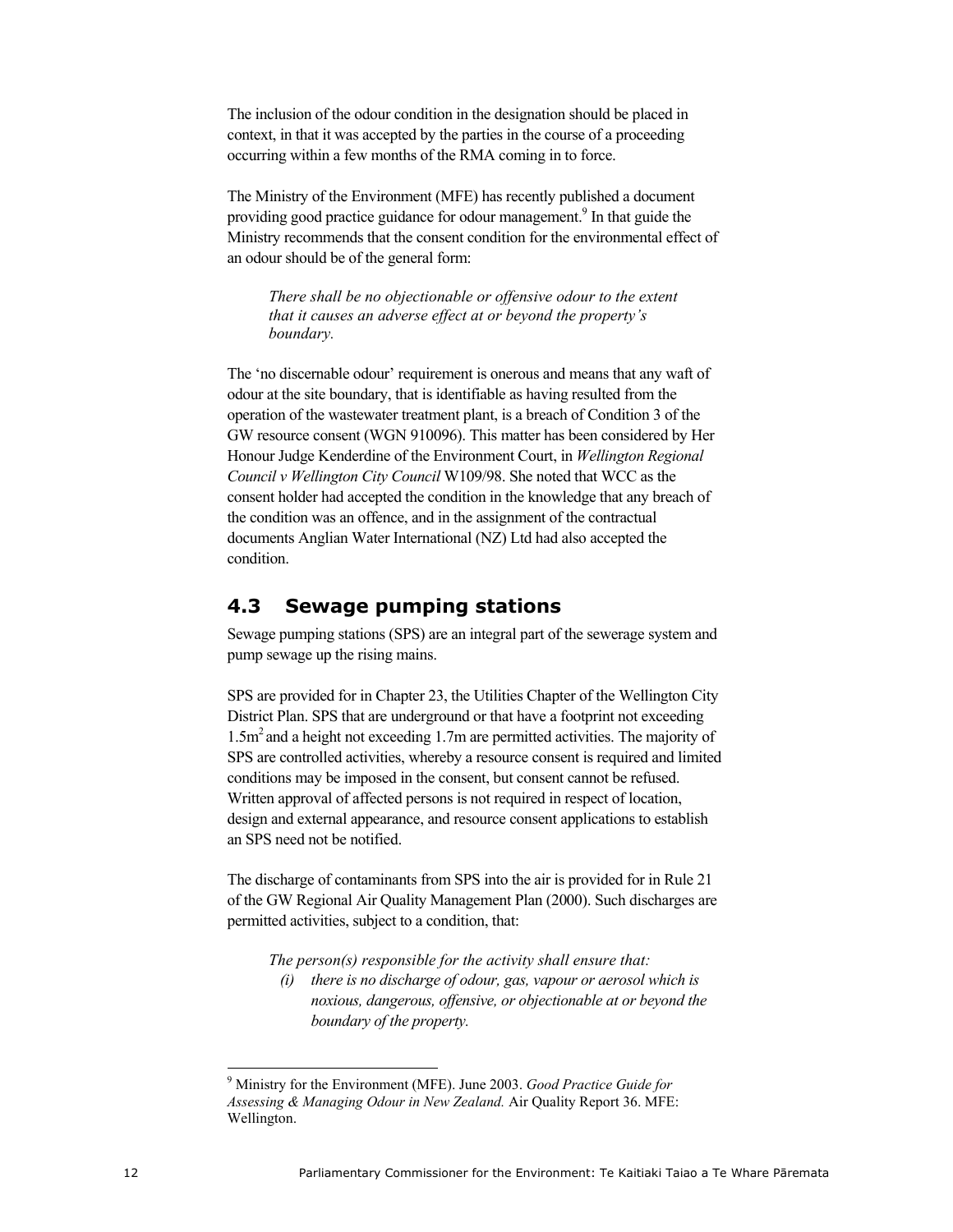### **4.3.1 Moa Point SPS: Land use authorisation**

The Moa Point SPS is sited partly within the area designated for the wastewater treatment plant. It can be argued that the part of the SPS that is located within the designated area is subject to the 'Air Pollution' controls placed on the designation, one of which is:

*There shall be no discernable odour resulting from the operation of the waste water treatment plant, at or beyond the boundary of the plant site as designated in the District Plan.* 

However, this argument turns on whether or not the SPS is part of wastewater treatment plant. As discussed above, the sewerage system has a number of SPS, and it also has an extensive drainage network and a wastewater treatment plant.

Activities authorised by the designation are specified at paragraph 3.1 of the Moa Point Drainage and Sewage Treatment Designation as follows:

*Activities under the designation 'Drainage – Sewage Treatment' in the designated areas shall be restricted to the following:* 

- *sewage treatment plant and ancillary uses and amenities;*
- *laboratories ancillary to the treatment plant;*
- *administrative offices ancillary to the treatment plant;*
- *workshop and parts storage ancillary to the treatment plant;*
- *staff and visitors' amenities.*

In February 1995 the WCC issued a certificate of compliance under section 139 of the RMA in relation to the Moa Point SPS and in doing so found that "it is an activity covered by the designation". Accordingly, the Moa Point SPS was subject to the odour conditions relevant to the Sewage Treatment Designation.

### **4.3.2 Moa Point SPS: Air discharge authorisation**

In 1996 GW granted Anglian Water (the company which is contracted to operate the Wellington City sewage system by the City Council) a resource consent (WGN 960094) to discharge contaminants to air through the operation of the Moa Point SPS. No specific odour condition was imposed by the resource consent. However, there are a number of conditions limiting the type and amount of compounds which can be released from the plant, and a condition concerned with adverse environmental effects that states:

*Any incident that could have caused or has caused adverse effects on the environment at or beyond the boundary, as designated in the Wellington City Transitional District Plan and Designation No. 58, Map No. 5 of the Wellington City Proposed District Plan, shall be notified to the Wellington Regional Council within twenty-four hours. This includes any incident that results in complaints.* 

Specific conditions involving the preparation and review of an Operation and Maintenance Manual for the SPS are included in the consent. Associated with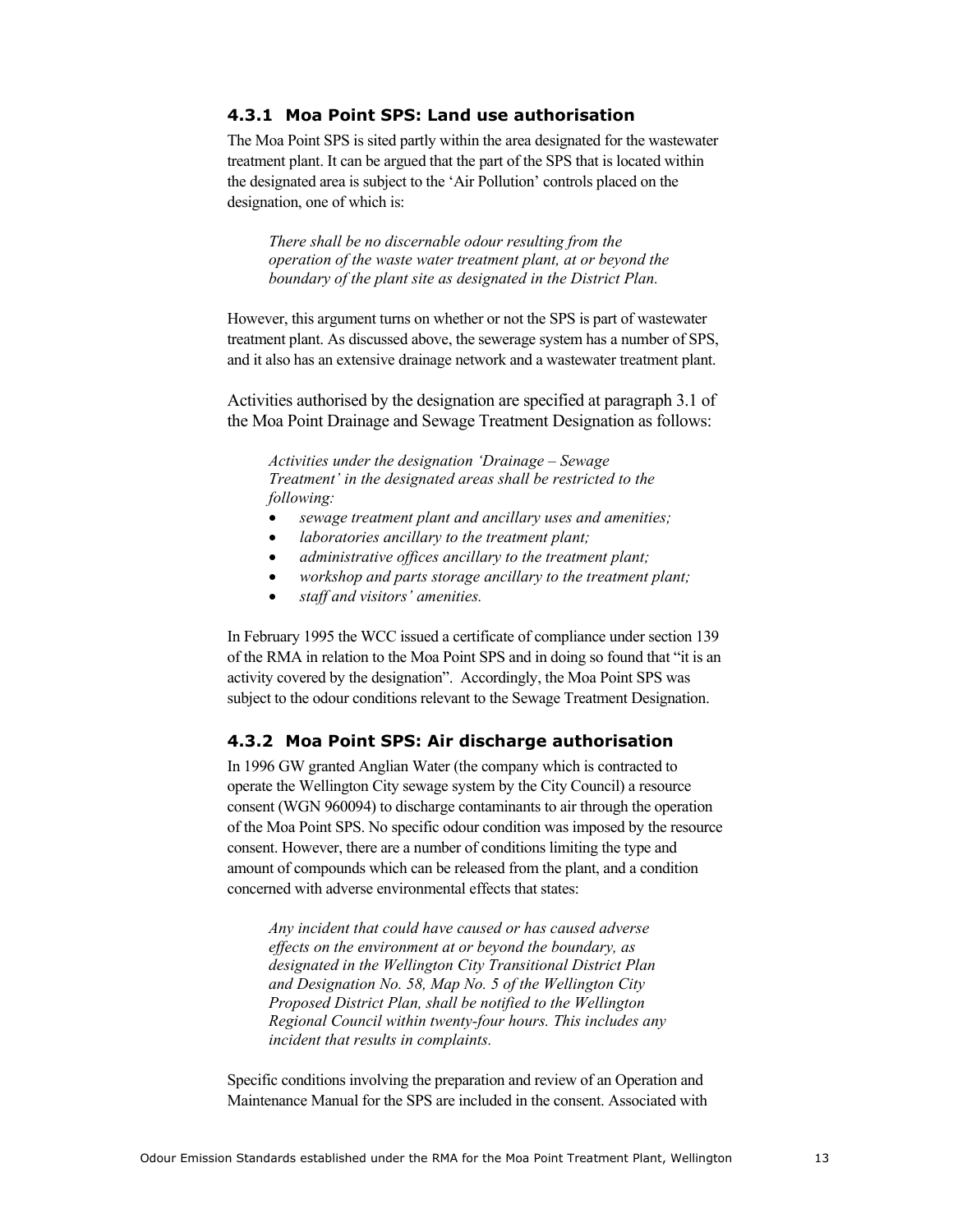those conditions is a requirement that the Moa Point Community Liaison Group receive copies of the Manual and any updates to it.

As noted above, the SPS is now subject to the odour controls contained in the GW Regional Air Quality Management Plan (2000). The conditions imposed by the resource consent need to be read with the controls imposed by the Regional Air Quality Management Plan, and the more stringent controls will apply.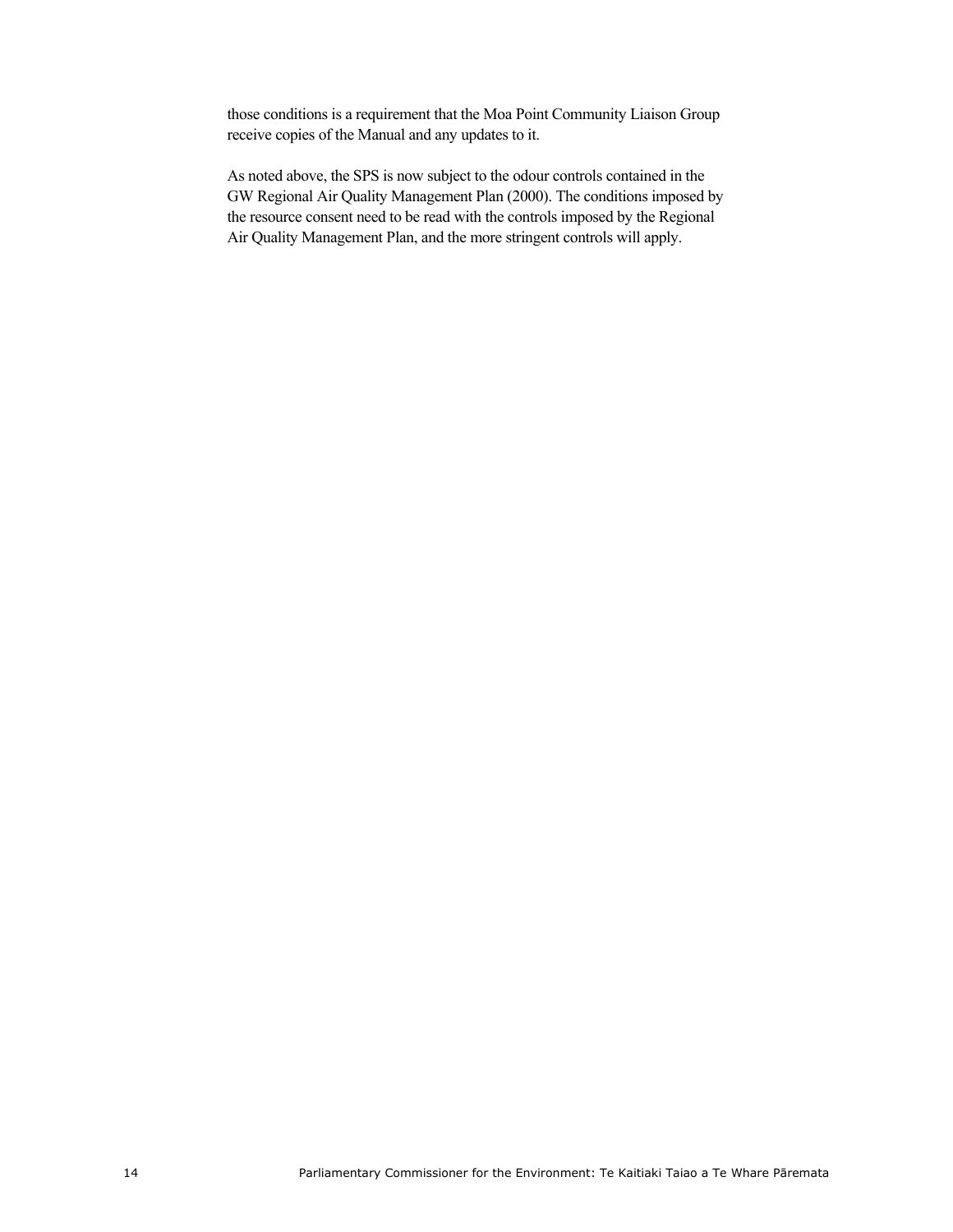# **5 Position of the parties at the time of publication of this report**

A draft copy of this report was provided to WCC, GW, AW, and a representative a successor group to the Wellington Wastewater Community Liaison Group (CLG) for comment.

The WCC has indicated that since the PCE has been looking at the issue of odour emanating from the Moa Point Sewage Treatment Plant, significant progress has been made in improving the management of odour, especially at the Moa Point SPS. The WCC has recently advised the PCE it is of the view that "the odour condition can be met", and, having consulted with the parties mentioned above, it is of the view that:

*The agreed position of all the parties … is that they do not want to pursue the costly option of changing the designation conditions. Rather all parties are committed to working together and to make any further improvements as required.* 

GW has also commented that "[s]ignificant progress has been made regarding odour issues associated with the Moa Point sewage treatment plant since the PCE received representations from the Wellington Wastewater Community Liaison Group in 2001."

GW also commented that:

*We largely agree with the observation by the PCE that the 'no discernible odour' condition is "virtually impossible to comply with or enforce and is likely to create unattainable expectations".* 

*We also agree that, in order to be effective, the relevant condition of the designation would need to be amended. We doubt, however, that the criteria listed under section 181(3) of the [RMA], with respect to alterations to designations, could be satisfied in this instance. This is, that the alteration is no more than minor, and all affected owners and occupiers agree to the alteration. Therefore a new notice of requirement would be necessary. We consider this process would be onerous and potentially prohibitive in terms of cost for Wellington City Council, particularly given odour issues from the site have largely been resolved. We consider there would be little merit in only changing the condition of the Greater Wellington resource consent.*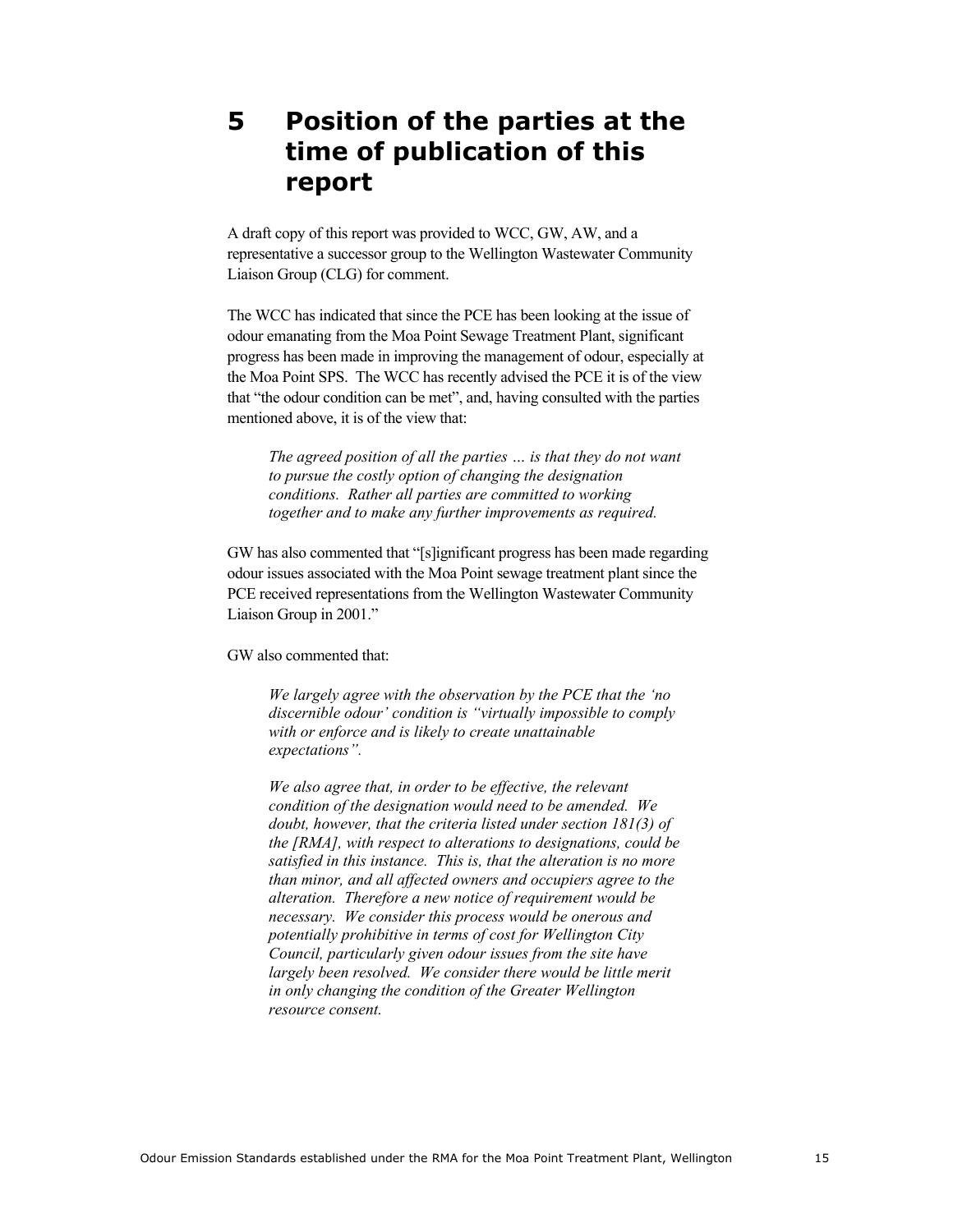A representative of the CLG's successor group does not accept the PCE view that the current odour conditions are unattainable or impossible to comply with, and for that reason, among others, is opposed to any review of the odour conditions for the Moa Point designation.

AW has made no formal response to the draft report. We note that very recently the contract to operate the Sewage Treatment Plant has been sold by AW and that United Water International is the new operator of the plant.

The overall message we have got from the parties' feedback on the draft report is that while the nil odour condition has proven to be difficult, if not impossible, to achieve in the past, through a process of active improvement and co-operation between the parties a position has now be attained where odour emission incidents are few, and generally associated with maintenance processes. There is a notification system in place to warn of potential odour prior to maintenance activities. Obviously the emission of odour during a maintenance period is a technical breach of the conditions of the designation and consent, but all parties have indicated they would be very reluctant to see the odour conditions of the designation altered, albeit possibly for differing reasons.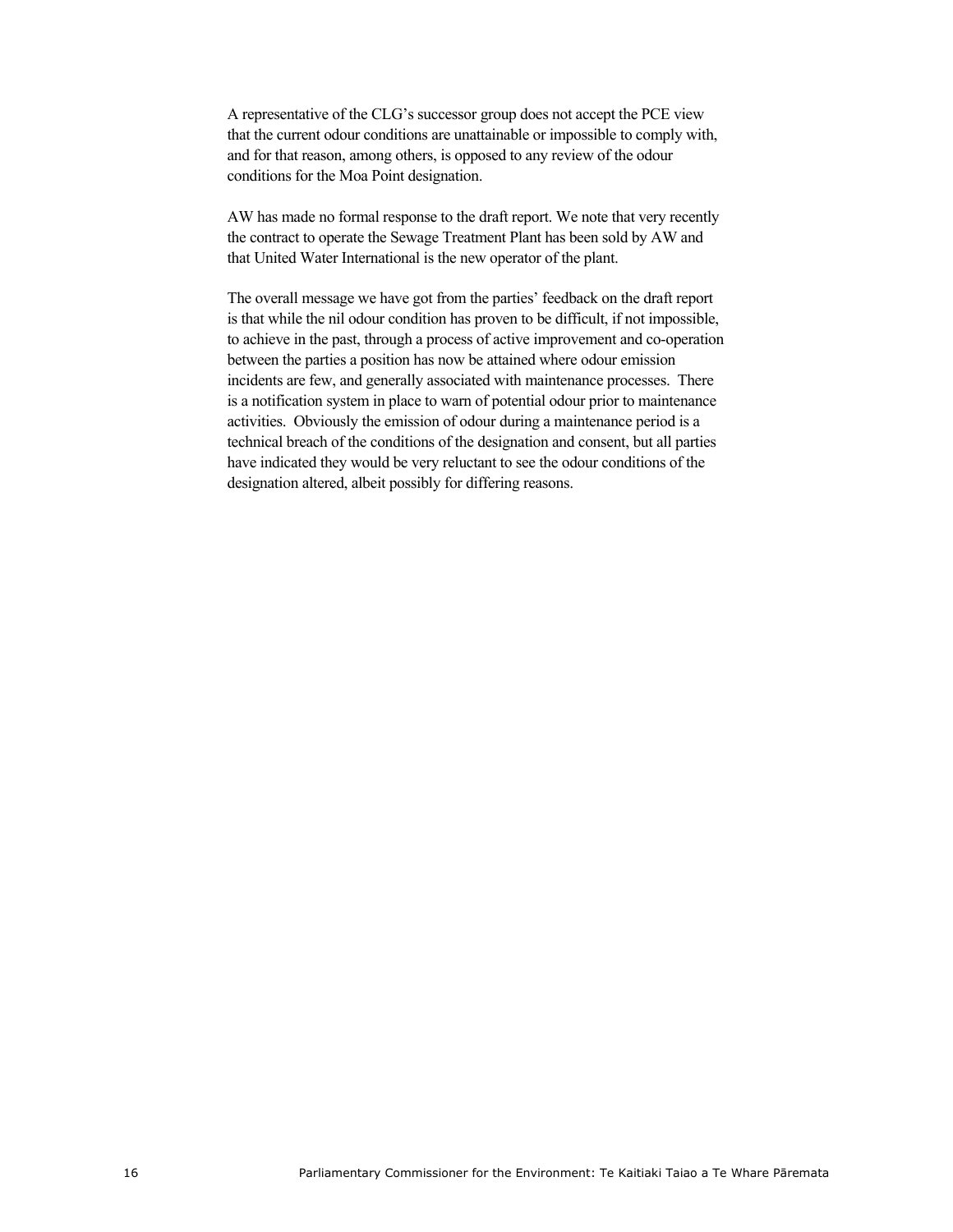## **6 Conclusion**

Since its commissioning in 1998 the Wastewater Treatment Plant at Moa Point has resulted in a significant improvement in environmental qualities. Most notably it has brought about a major improvement in the quality of marine water along the coastline east of Moa Point.

However, some issues remain. One is the apparent inability of the plant to meet an extremely stringent 'no discernible odour' condition of the designation and relevant air discharge resource consent. Another is the lack of clarity about which components of the treatment system are covered by the odour emission control. A further issue is a longstanding and unresolved odour concern for residents living near the plant and for users of the Miramar Golf Course. The PCE investigation has been directed at identifying the underlying causes of these problems and exploring how the issue could be resolved.

The investigation identifies insufficiently integrated public authority planning as a principal cause of the problems associated with odour emissions. The decision on the performance standard for the Wellington City District Plan designation for the wastewater treatment station was determined first and set the 'baseline' for the air discharge resource consents, which had to be obtained from GW. **The preferred approach to the granting of consents (which in the broadest sense include designations) for projects that involve activities falling within the jurisdiction of both regional and territorial authorities is for coordinated and integrated hearing and consent processes to occur.** It is acknowledged that such a comment is easily made with the benefit of hindsight, and it is recognized that in this case the situation may well have been complicated by the fact that the designation process occurred at a time when the RMA was very new.

The odour condition on the air discharge permit pertaining to the wastewater treatment plant is onerous and not in line with current guidelines where the recommended standard is that 'there shall be no objectionable or offensive odour to the extent that it causes an adverse effect at or beyond the boundary of the site'. **The present condition is virtually impossible to comply with or enforce and is likely to create unattainable expectations.** It would be reasonable to seek a change to the discharge permit condition to bring it into line with current guidelines, though the PCE recognizes this could well be an expensive and time consuming process that might serve to direct resources away from implementing steps to further reduce any odour problem that may still arise.

**In summary, inconsistent and, in some cases, unrealistic wording in various aspects of the designation and resource consents pertaining to the operation of the sewage treatment plant and SPS, has given rise to issues relating to the enforcement of conditions, and community expectations in relation to outcomes that will be achieved.**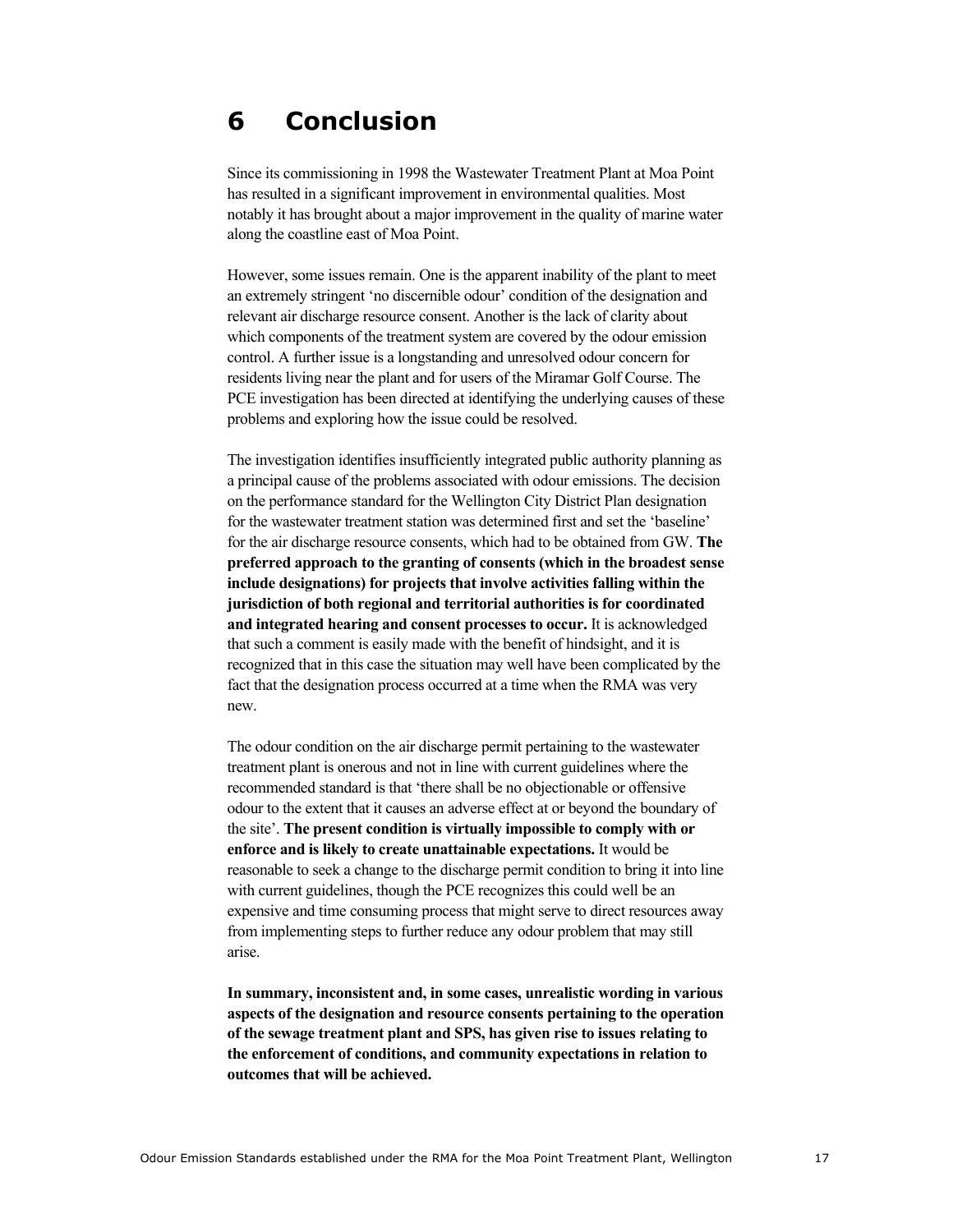Wellington City Council's assurances given at the designation hearings added to those expectations. All parties involved signed up to and agreed to accept specific consent conditions, possibly without proper regard to the consequences in terms of compliance and enforcement. The solution lies in the parties involved coming to a negotiated agreement on an appropriate odour management standard, covering the Treatment Plant and the Moa Point Sewage Pump Station, which can be complied with and which, as far as is possible, meets the needs of all parties. This could be done through a formal change to the conditions of designation and consent, or, as the parties seem to prefer, retention of the current conditions and development of an associated work plan to focus on achieving full compliance.